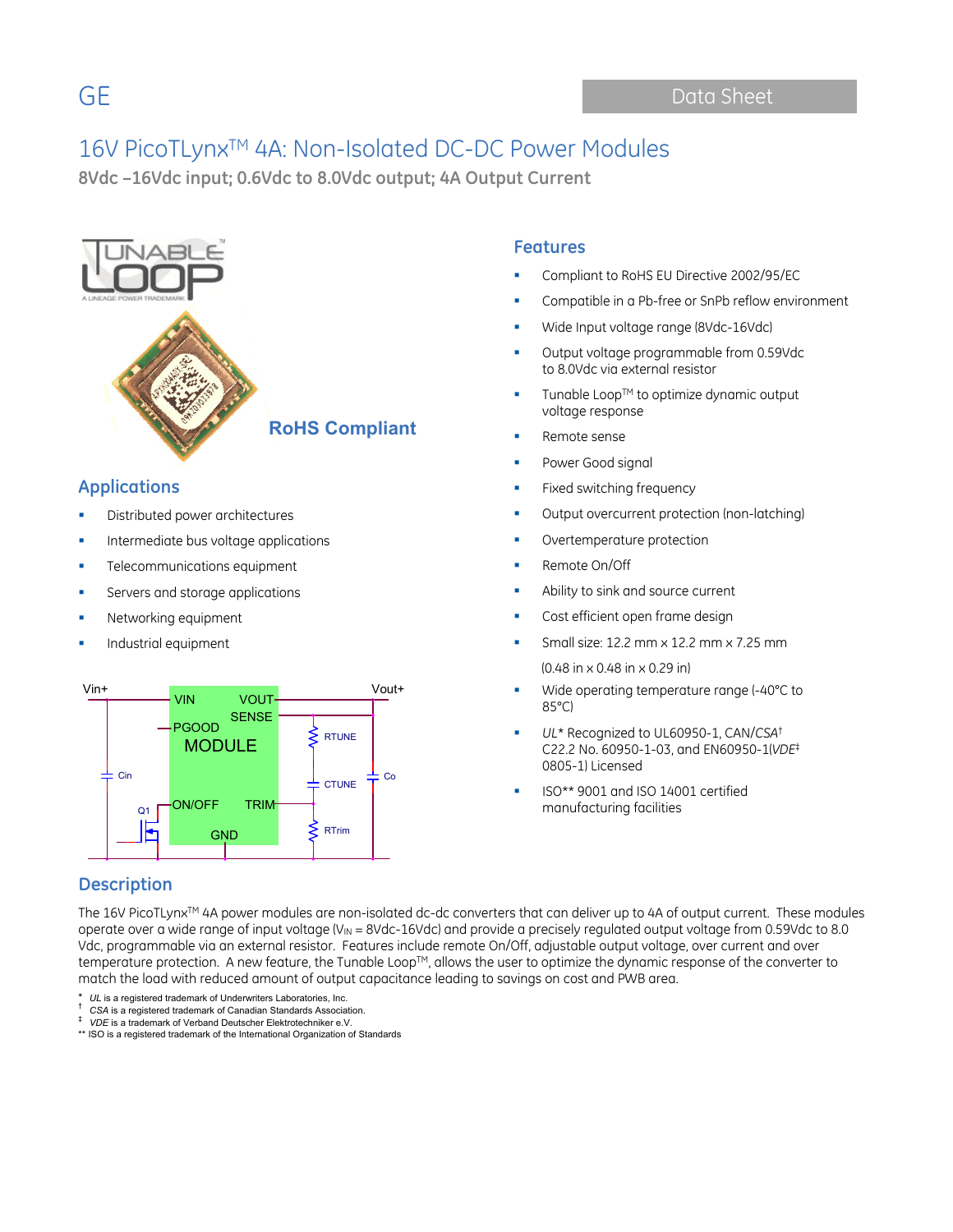## 16V PicoTLynx<sup>™</sup> 4A: Non-Isolated DC-DC Power Modules

**8Vdc –16Vdc input; 0.6Vdc to 8.0Vdc output; 4A Output Current**

### **Absolute Maximum Ratings**

Stresses in excess of the absolute maximum ratings can cause permanent damage to the device. These are absolute stress ratings only, functional operation of the device is not implied at these or any other conditions in excess of those given in the operations sections of the data sheet. Exposure to absolute maximum ratings for extended periods can adversely affect the device reliability.

| Parameter                            | <b>Device</b> | Symbol          | Min    | <b>Max</b> | <b>Unit</b> |
|--------------------------------------|---------------|-----------------|--------|------------|-------------|
| Input Voltage                        | All           | $V_{\text{IN}}$ | $-0.3$ | 18         | Vdc         |
| Up to 10 seconds                     |               |                 |        |            |             |
| Operating Ambient Temperature        | All           | Tд              | -40    | 85         | °C          |
| (see Thermal Considerations section) |               |                 |        |            |             |
| Storage Temperature                  | All           | $T_{\rm stg}$   | $-55$  | 125        | °C          |

### **Electrical Specifications**

Unless otherwise indicated, specifications apply over all operating input voltage, resistive load, and temperature conditions.

| Parameter                                                                                                                                                 | <b>Device</b>         | Symbol                   | <b>Min</b> | <b>Typ</b> | <b>Max</b> | <b>Unit</b> |
|-----------------------------------------------------------------------------------------------------------------------------------------------------------|-----------------------|--------------------------|------------|------------|------------|-------------|
| Operating Input Voltage                                                                                                                                   | All                   | $V_{IN}$                 | 8.0        |            | 16.0       | Vdc         |
| Maximum Input Current                                                                                                                                     | All                   | I <sub>IN.max</sub>      |            |            | 6.5        | Adc         |
| $(V_{IN} = 8V$ to 16V, $I_0 = I_0$ max)                                                                                                                   |                       |                          |            |            |            |             |
| Input No Load Current                                                                                                                                     | $V_{O.set} = 0.6$ Vdc | IN, No load              |            | 18         |            | mA          |
| $(V_{IN} = 16.0 \text{Vdc}, I_0 = 0$ , module enabled)                                                                                                    | $V_{Oset} = 8.0$ Vdc  | IN.No load               |            | 96.1       |            | mA          |
| Input Stand-by Current<br>$(V_{IN} = 16.0$ Vdc, module disabled)                                                                                          | All                   | I <sub>IN,stand-by</sub> |            | 1.2        |            | mA          |
| Inrush Transient                                                                                                                                          | All                   | 2t                       |            |            |            | $A^2S$      |
| Input Reflected Ripple Current, peak-to-peak<br>(5Hz to 20MHz, 1µH source impedance; V <sub>IN</sub> = 0 to 16V.<br>$I0=I0max$ ; See Test Configurations) | All                   |                          |            | 50         |            | mAp-p       |
| Input Ripple Rejection (120Hz)                                                                                                                            | All                   |                          |            | -46        |            | dB          |

### **CAUTION: This power module is not internally fused. An input line fuse must always be used.**

This power module can be used in a wide variety of applications, ranging from simple standalone operation to an integrated part of sophisticated power architecture. To preserve maximum flexibility, internal fusing is not included; however, to achieve maximum safety and system protection, always use an input line fuse. The safety agencies require a fast-acting fuse with a maximum rating of 6 A (see Safety Considerations section). Based on the information provided in this data sheet on inrush energy and maximum dc input current, the same type of fuse with a lower rating can be used. Refer to the fuse manufacturer's data sheet for further information.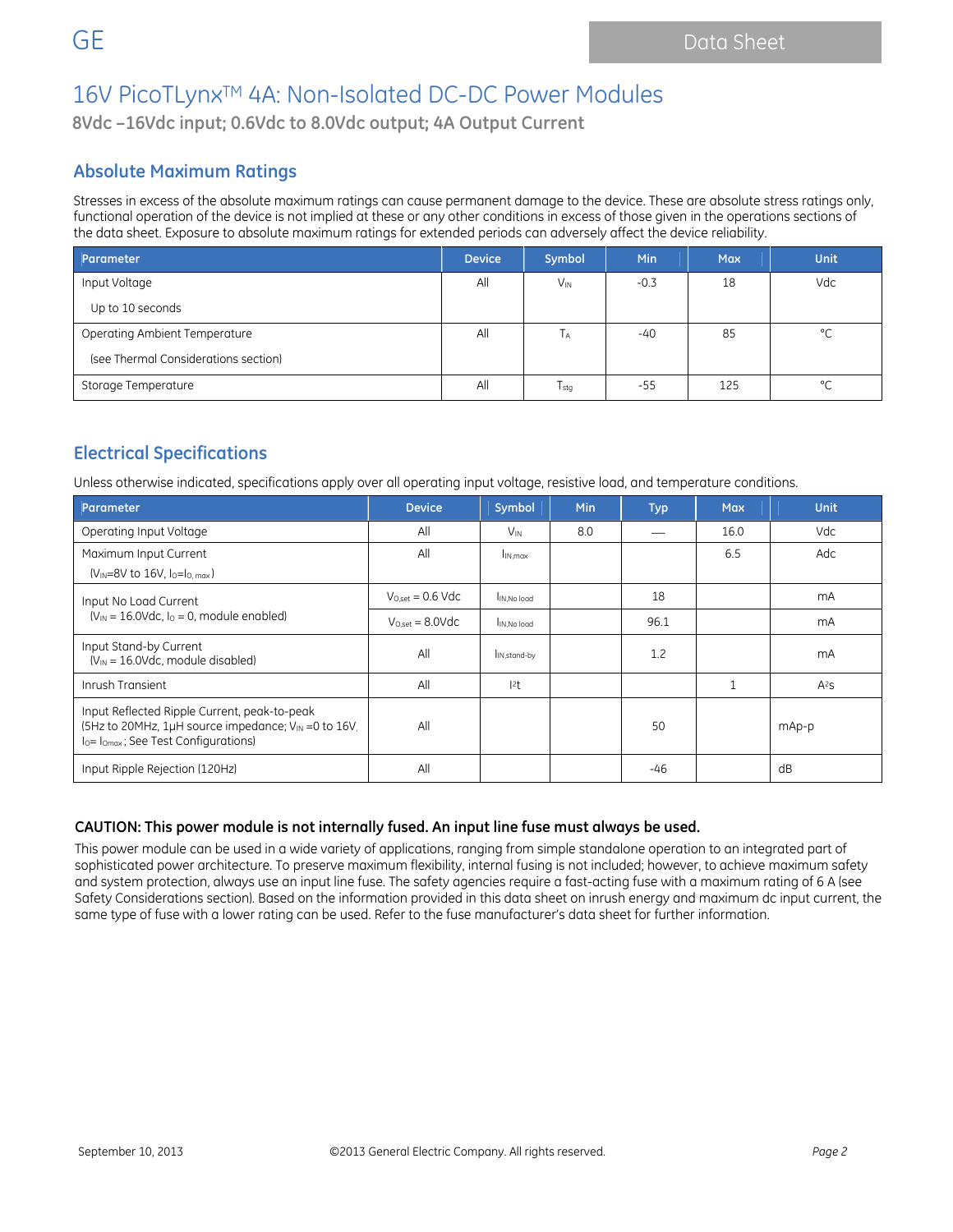**8Vdc –16Vdc input; 0.6Vdc to 8.0Vdc output; 4A Output Current**

### **Electrical Specifications** (continued)

| Parameter                                                                                                                                                              | <b>Device</b>                | Symbol              | Min          | <b>Typ</b> | <b>Max</b>      | Unit                  |
|------------------------------------------------------------------------------------------------------------------------------------------------------------------------|------------------------------|---------------------|--------------|------------|-----------------|-----------------------|
| Output Voltage Set-point (with 0.5% tolerance for external<br>resistor used to set output voltage)                                                                     | All                          | $V_{O, set}$        | $-1.5$       |            | $+1.5$          | % V <sub>0. set</sub> |
| Output Voltage (Over all operating input voltage, resistive<br>load, and temperature conditions until end of life)                                                     | All                          | $V_{O, set}$        | $-2.5$       |            | $+2.5$          | % V <sub>O. set</sub> |
| Adjustment Range (selected by an external resistor)<br>(Some output voltages may not be possible depending on<br>the input voltage - see Feature Descriptions Section) | All                          | $V_{\rm O}$         | 0.59         |            | 8.0             | Vdc                   |
| Remote Sense Range                                                                                                                                                     | All                          |                     |              |            | 0.5             | Vdc                   |
| Output Regulation (for Vo≥ 2.5Vdc)                                                                                                                                     |                              |                     |              |            |                 |                       |
| Line $(V_{IN} = V_{IN}$ min to $V_{IN}$ max)                                                                                                                           | All                          |                     |              |            | $+0.4$          | % V <sub>O. set</sub> |
| Load $(I_0 = I_0$ min to $I_0$ max)                                                                                                                                    | All                          |                     |              |            | 10 <sub>m</sub> | $%V_{O. set}$         |
| Output Regulation (for V <sub>o</sub> < 2.5Vdc)                                                                                                                        |                              |                     |              |            |                 |                       |
| Line $(V_{IN} = V_{IN. min}$ to $V_{IN. max}$                                                                                                                          | All                          |                     |              |            | 10              | mV                    |
| Load $(I_0 = I_0$ min to $I_0$ max)                                                                                                                                    | All                          |                     |              |            | 5               | mV                    |
| Temperature (Tref=TA, min to TA, max)                                                                                                                                  | All                          |                     |              |            | 0.4             | % Vo, set             |
| Remote Sense Range                                                                                                                                                     | All                          |                     |              |            | 0.5             | V                     |
| Output Ripple and Noise on nominal output                                                                                                                              |                              |                     |              |            |                 |                       |
| $(V_{IN} = V_{IN, nom}$ and $I_0 = I_{O, min}$ to $I_{O, max}$ Co = 0.1µF // 10 µF<br>ceramic capacitors)<br>Peak-to-Peak (5Hz to 20MHz bandwidth)                     | All                          |                     |              | 90         | 100             | $mV_{pk-pk}$          |
| RMS (5Hz to 20MHz bandwidth)                                                                                                                                           | All                          |                     |              | 36         | 38              | mV <sub>rms</sub>     |
| External Capacitance <sup>1</sup>                                                                                                                                      |                              |                     |              |            |                 |                       |
| Without the Tunable Loop™                                                                                                                                              |                              |                     |              |            |                 |                       |
| $ESR \geq 1 \text{ mA}$                                                                                                                                                | All                          | $C_{O, max}$        | 0            |            | 22              | μF                    |
| With the Tunable Loop™                                                                                                                                                 |                              |                     |              |            |                 |                       |
| ESR $\geq$ 0.15 m $\Omega$                                                                                                                                             | All                          | $C_{O, \, max}$     | 0            |            | 470             | μF                    |
| $ESR \ge 10 \text{ m}\Omega$                                                                                                                                           | All                          | $Co_{. max}$        | 0            |            | 3000            | μF                    |
| Output Current (in either sink or source mode)                                                                                                                         | All                          | $\mathsf{I}_\circ$  | $\mathbf{0}$ |            | 4               | Adc                   |
| Output Current Limit Inception (Hiccup Mode)                                                                                                                           | All                          |                     |              |            |                 |                       |
| (current limit does not operate in sink mode)                                                                                                                          |                              | I <sub>O. lim</sub> |              | 200        |                 | % lo.max              |
| Output Short-Circuit Current                                                                                                                                           | All                          | $I_{O, s/c}$        |              | 200        |                 | mA <sub>rms</sub>     |
| (V <sub>o</sub> ≤250mV) (Hiccup Mode)                                                                                                                                  |                              |                     |              |            |                 |                       |
| Efficiency                                                                                                                                                             | $V_{O,set} = 0.6 \text{Vdc}$ | η                   |              | 74.2       |                 | %                     |
| $V_{IN}$ = 12Vdc, TA=25°C                                                                                                                                              | $V_{O, set} = 1.2Vdc$        | η                   |              | 83.7       |                 | %                     |
| $I_0 = I_0$ , max, $V_0 = V_{0,\text{set}}$                                                                                                                            | $V_{O,set} = 1.8Vdc$         | η                   |              | 87.7       |                 | $\%$                  |
|                                                                                                                                                                        | $V_{O,set} = 2.5Vdc$         | η                   |              | 90.2       |                 | $\%$                  |
|                                                                                                                                                                        | $V_{O,set} = 3.3 \text{Vdc}$ | η                   |              | 91.7       |                 | $\%$                  |
|                                                                                                                                                                        | $V_{O,set} = 5.0 \text{Vdc}$ | η                   |              | 93.7       |                 | $\%$                  |
|                                                                                                                                                                        | $V_{O,set} = 6.5 \text{Vdc}$ | η                   |              | 94.9       |                 | $\%$                  |
|                                                                                                                                                                        | $V_{O,set} = 8.0 Vdc$        | η                   |              | 96.1       |                 | $\%$                  |
| Switching Frequency                                                                                                                                                    | All                          | $f_{\rm sw}$        |              | 600        |                 | kHz                   |

<sup>1</sup> External capacitors may require using the new Tunable Loop™ feature to ensure that the module is stable as well as getting the best transient response. See the Tunable Loop™ section for details.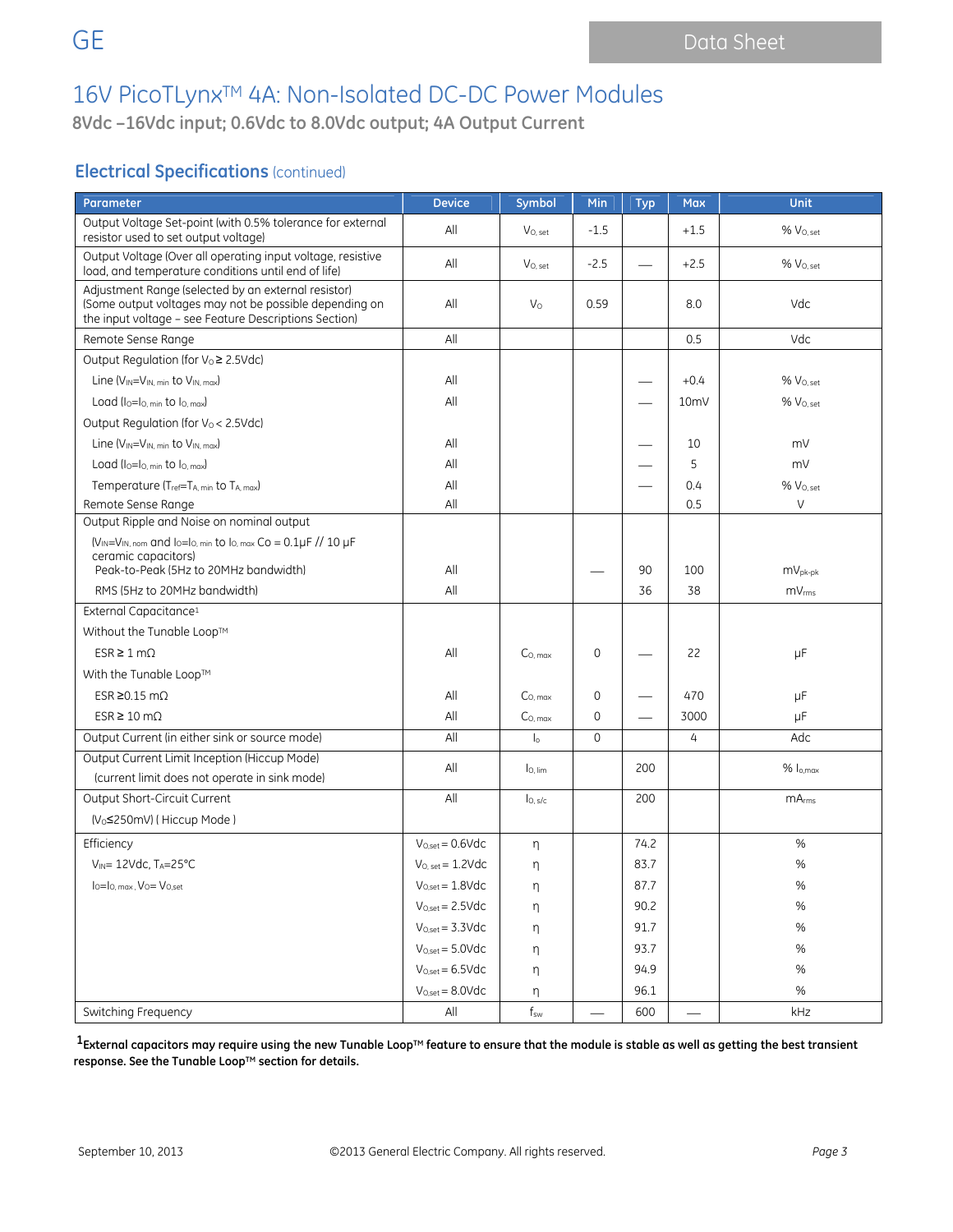**8Vdc –16Vdc input; 0.6Vdc to 8.0Vdc output; 4A Output Current**

### **General Specifications**

| Parameter                                                                                                         | Min                      | <b>Typ</b>    | <b>Max</b>               | <b>Unit</b>  |
|-------------------------------------------------------------------------------------------------------------------|--------------------------|---------------|--------------------------|--------------|
| Calculated MTBF (I <sub>0</sub> =0.8I <sub>0, max</sub> , T <sub>A</sub> =40°C) Telcordia Issue 2 Method 1 Case 3 |                          | 14,353,850    |                          | <b>Hours</b> |
| Weight                                                                                                            | $\overline{\phantom{a}}$ | 1.92 (0.0677) | $\overline{\phantom{m}}$ | $q$ (oz.)    |

### **Feature Specifications**

Unless otherwise indicated, specifications apply over all operating input voltage, resistive load, and temperature conditions. See Feature Descriptions for additional information.

| Parameter                                                                                                             | <b>Device</b> | Symbol     | Min    | <b>Typ</b> | <b>Max</b>    | Unit         |
|-----------------------------------------------------------------------------------------------------------------------|---------------|------------|--------|------------|---------------|--------------|
| On/Off Signal Interface                                                                                               |               |            |        |            |               |              |
| (V <sub>IN</sub> =V <sub>IN, min</sub> to V <sub>IN, max</sub> ; open collector or equivalent,                        |               |            |        |            |               |              |
| Signal referenced to GND)                                                                                             |               |            |        |            |               |              |
| Device is with suffix "4" - Positive Logic (See Ordering                                                              |               |            |        |            |               |              |
| Information)                                                                                                          |               |            |        |            |               |              |
| Logic High (Module ON)                                                                                                |               |            |        |            |               |              |
| Input High Current                                                                                                    | All           | Iін        |        |            | 10            | μA           |
| Input High Voltage                                                                                                    | All           | VIH        | 3.5    |            | $V_{IN,max}$  | $\vee$       |
| Logic Low (Module OFF)                                                                                                |               |            |        |            |               |              |
| Input Low Current                                                                                                     | All           | IIL.       |        |            | $\mathbf{1}$  | mA           |
| Input Low Voltage                                                                                                     | All           | VIL        | $-0.3$ |            | 0.8           | V            |
| Device Code with no suffix - Negative Logic (See Ordering<br>Information)                                             |               |            |        |            |               |              |
| (On/OFF pin is open collector/drain logic input with                                                                  |               |            |        |            |               |              |
| external pull-up resistor; signal referenced to GND)                                                                  |               |            |        |            |               |              |
| Logic High (Module OFF)                                                                                               |               |            |        |            |               |              |
| Input High Current                                                                                                    | All           | lін        |        |            | $\mathbf{1}$  | mA           |
| Input High Voltage                                                                                                    | All           | VIH        | 3.5    |            | $V_{IN, max}$ | Vdc          |
| Logic Low (Module ON)                                                                                                 |               |            |        |            |               |              |
| Input low Current                                                                                                     | All           | <b>IIL</b> |        |            | 10            | μA           |
| Input Low Voltage                                                                                                     | All           | VIL        | $-0.2$ |            | 0.3           | <b>Vdc</b>   |
| Turn-On Delay and Rise Times                                                                                          |               |            |        |            |               |              |
| (VIN=VIN, nom, lo=lo, max, Vo to within ±1% of steady state)                                                          |               |            |        |            |               |              |
| Case 1: On/Off input is enabled and then input power is                                                               |               |            |        |            |               |              |
| applied (delay from instant at which VIN = VIN, min until Vo                                                          | All           | Tdelay     |        | 2          |               | msec         |
| $=$<br>10% of Vo. set)                                                                                                |               |            |        |            |               |              |
| Case 2: Input power is applied for at least one second                                                                |               |            |        |            |               |              |
| and                                                                                                                   | All           | Tdelay     |        | 2          |               | msec         |
| then the On/Off input is enabled (delay from instant at                                                               |               |            |        |            |               |              |
| which Von/Off is enabled until Vo = 10% of Vo, set)<br>Output voltage Rise time (time for V <sub>o</sub> to rise from |               |            |        |            |               |              |
| 10% of Vo, set to 90% of Vo, set)                                                                                     | All           | Trise      |        | 4          |               | msec         |
| Output voltage overshoot ( $T_A = 25$ °C                                                                              |               |            |        |            | 3             | % Vo.set     |
| $V_{IN} = V_{IN, min}$ to $V_{IN, max, lo} = I_{O, min}$ to $I_{O, max}$                                              |               |            |        |            |               |              |
| With or without maximum external capacitance                                                                          |               |            |        |            |               |              |
| Over Temperature Protection                                                                                           | All           | Tref       |        | 140        |               | $^{\circ}$ C |
| (See Thermal Considerations section)                                                                                  |               |            |        |            |               |              |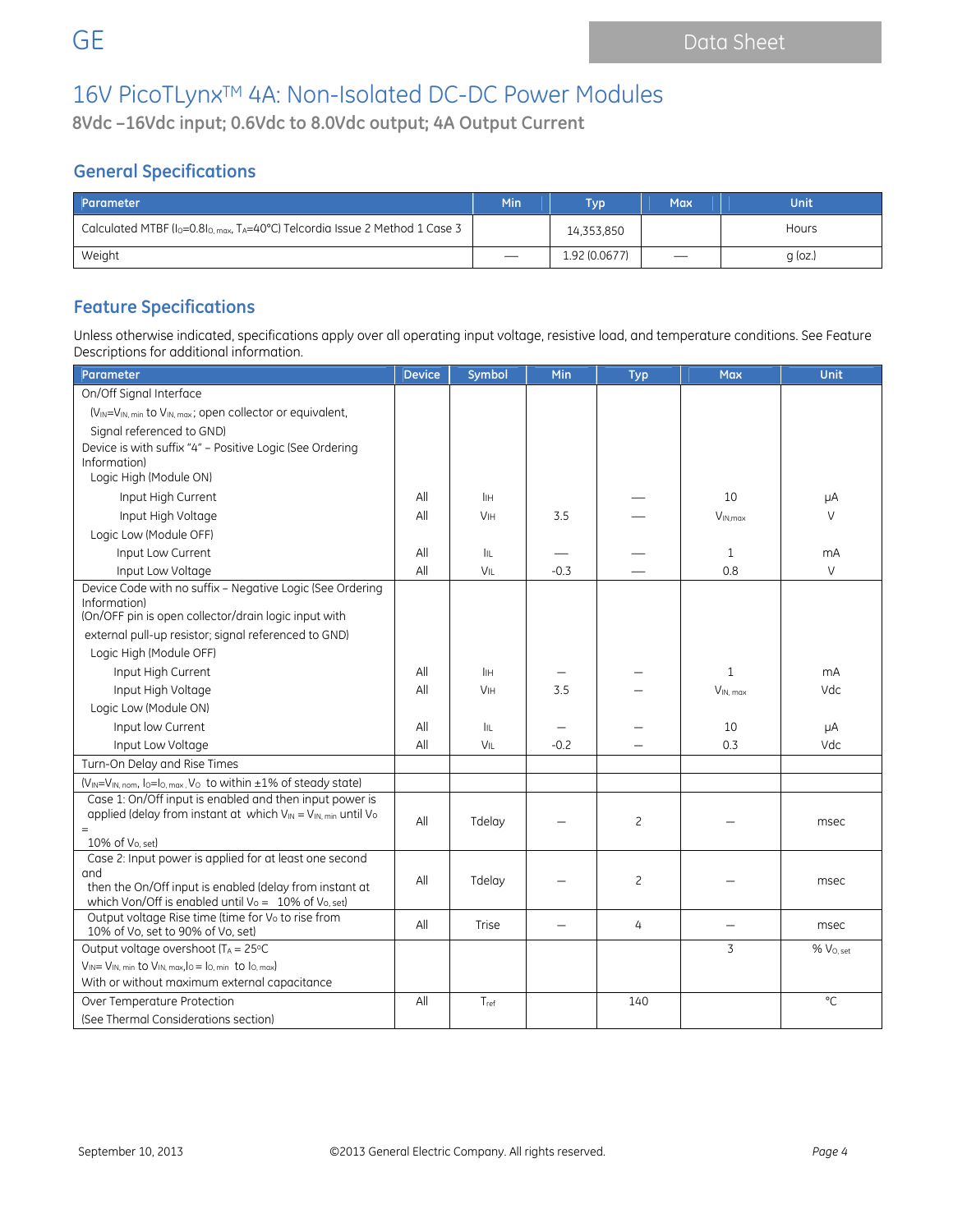**8Vdc –16Vdc input; 0.6Vdc to 8.0Vdc output; 4A Output Current**

## **Feature Specifications (cont.)**

| Parameter                                                         | <b>Device</b> | Symbol | Min | <b>Typ</b> | <b>Max</b> | <b>Units</b> |
|-------------------------------------------------------------------|---------------|--------|-----|------------|------------|--------------|
| Input Undervoltage Lockout                                        |               |        |     |            |            |              |
| Turn-on Threshold                                                 | All           |        |     |            | 4.0        | Vdc          |
| Turn-off Threshold                                                | All           |        | 3.6 |            |            | Vdc          |
| <b>Hysteresis</b>                                                 | All           |        | 0.4 |            |            | Vdc          |
| PGOOD (Power Good)                                                |               |        |     |            |            |              |
| Signal Interface Open Drain, $V_{\text{supply}} \leq 5\text{VDC}$ |               |        |     |            |            |              |
| Output Voltage Limit for PGOOD                                    | All           |        | 90% |            | 110%       | $V_{O, set}$ |
| Pulldown resistance of PGOOD pin                                  | All           |        |     |            | 50         | Ω            |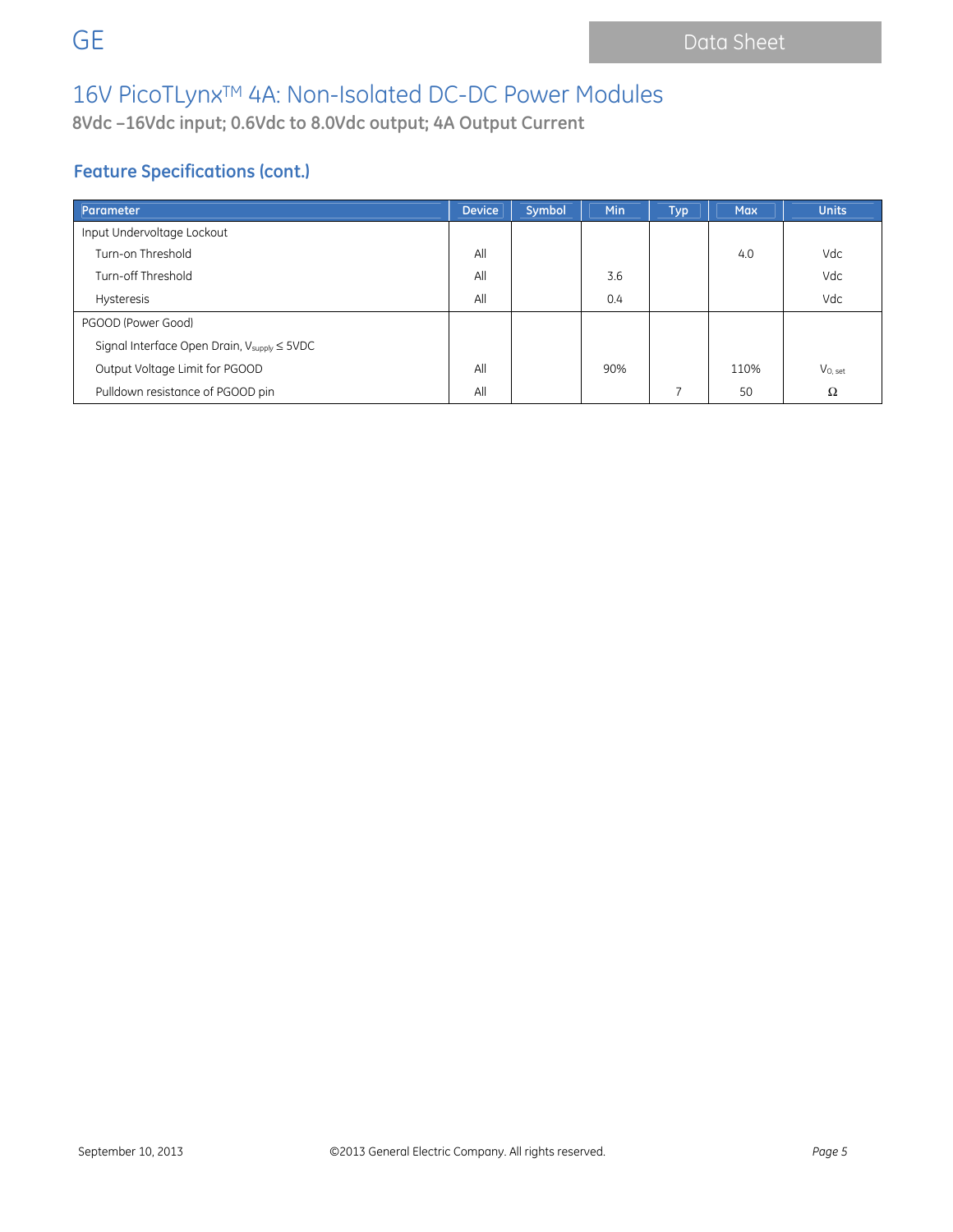**8Vdc –16Vdc input; 0.6Vdc to 8.0Vdc output; 4A Output Current**

### **Characteristic Curves**

The following figures provide typical characteristics for the 16V PicoTLynx™ 4A at 0.6Vo and at 25°C.







**Figure 5. Typical Start-up Using On/Off Voltage (Io = Io,max, VIN = 8V)** 



**Figure 1. Converter Efficiency versus Output Current. Figure 2. Derating Output Current versus Ambient Temperature and Airflow.** 



**Figure 3. Typical output ripple and noise (VIN = 8V, Io = Io,max). Figure 4. Transient Response to Dynamic Load Change from 0% to 50% to 0% .** 



Figure 6. Typical Start-up Using Input Voltage (V<sub>IN</sub> = **8V, Io = Io,max).**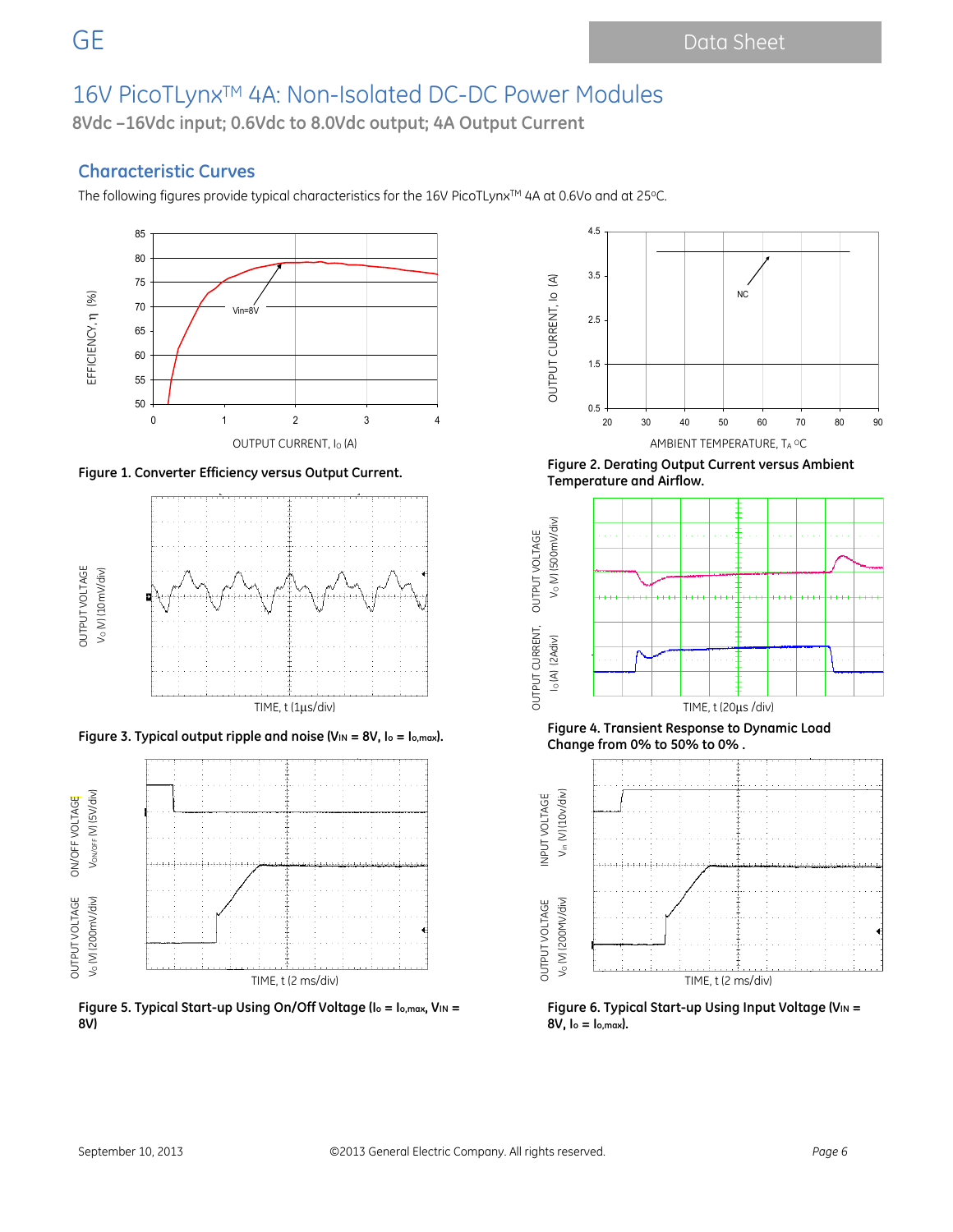**8Vdc –16Vdc input; 0.6Vdc to 8.0Vdc output; 4A Output Current**

### **Characteristic Curves**

The following figures provide typical characteristics for the 16V PicoTLynx™ 4A at 1.2Vo and at 25°C.









**Figure 7. Converter Efficiency versus Output Current. Figure 8. Derating Output Current versus Ambient Temperature and Airflow.** 

OUTPUT CURRENT, Io (A)

OUTPUT CURRENT, IO (A)



**Figure 9. Typical output ripple and noise (VIN = 12V, Io = Io,max). Figure 10. Transient Response to Dynamic Load Change from 0% to 50% to 0%.** 



**Figure 11. Typical Start-up Using On/Off Voltage (Io = Io,max ,VIN = 8V). Figure 12. Typical Start-up Using Input Voltage (VIN = 8V, Io = Io,max).**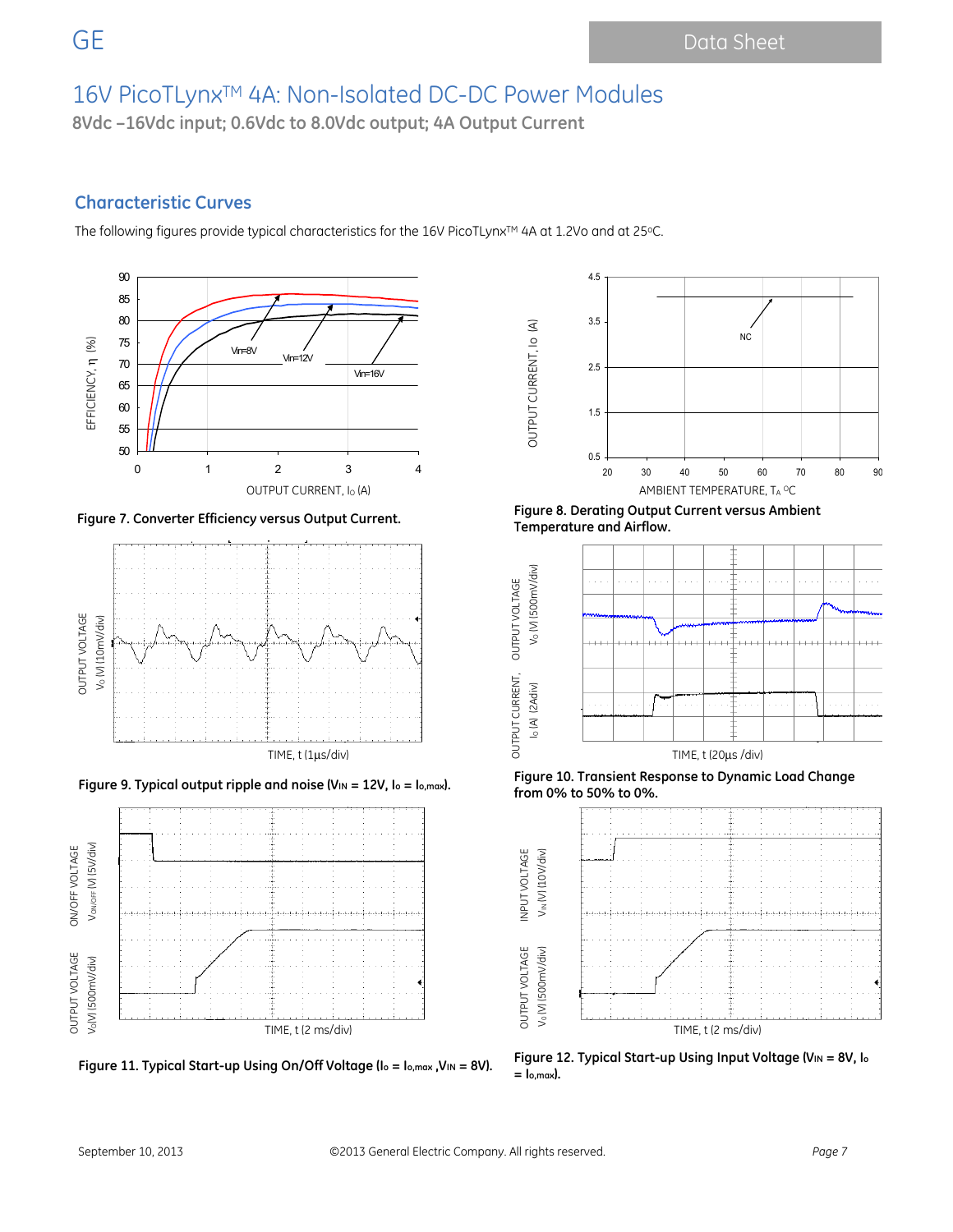**8Vdc –16Vdc input; 0.6Vdc to 8.0Vdc output; 4A Output Current**

### **Characteristic Curves**

The following figures provide typical characteristics for the 16V PicoTLynx<sup>TM</sup> 4A at 1.8Vo and at 25°C.









**Figure 13. Converter Efficiency versus Output Current. Figure 14. Derating Output Current versus Ambient Temperature and Airflow.** 



**Figure 15. Typical output ripple and noise (VIN = 12V, Io = Io,max). Figure 16. Transient Response to Dynamic Load Change from 0% to 50% to 0%.** 



Figure 17. Typical Start-up Using On/Off Voltage (I<sub>o = Io,max</sub>). **Properties 18. Typical Start-up Using Input Voltage (VIN = 12V, <sup>1</sup>**  $I_o = I_{o,max}$ ).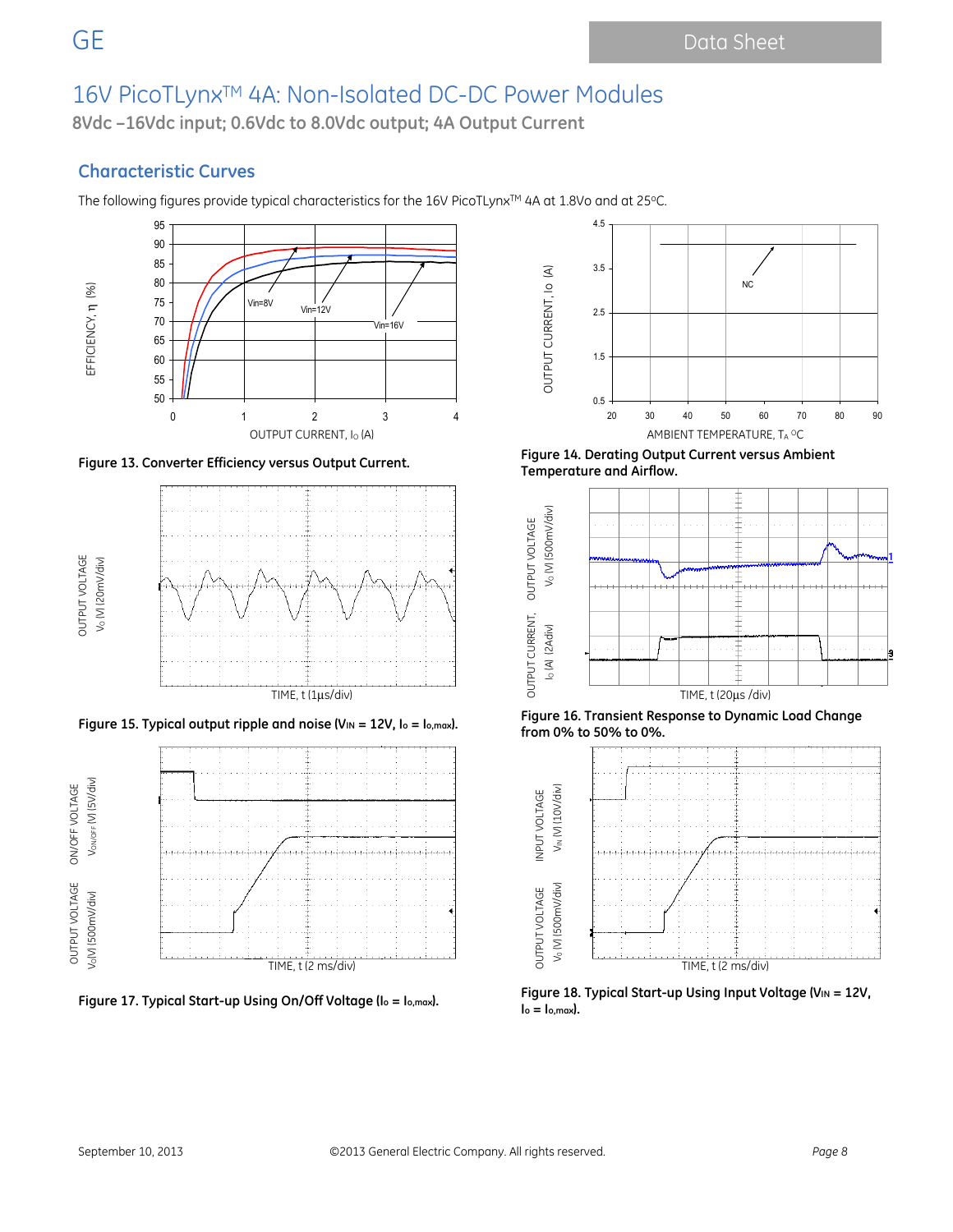**8Vdc –16Vdc input; 0.6Vdc to 8.0Vdc output; 4A Output Current**

### **Characteristic Curves**

The following figures provide typical characteristics for the 16V PicoTLynx™ 4A at 2.5Vo and at 25°C.











**Figure 19. Converter Efficiency versus Output Current. Figure 20. Derating Output Current versus Ambient Temperature and Airflow.** 



**Figure 21. Typical output ripple and noise (VIN = 12V, Io = Io,max). Figure 22. Transient Response to Dynamic Load Change from 0% to 50% to 0%.** 



Figure 23. Typical Start-up Using On/Off Voltage (I<sub>o</sub> = I<sub>o,max</sub>). **Propical Start-up Using Input Voltage (V**IN = 12V,  $I_0 = I_0$ , max $I_0$ .

OUTPUT CURRENT, OUTPUT VOLTAGE

JE POINTER,

**ANDIAN ANDIEN**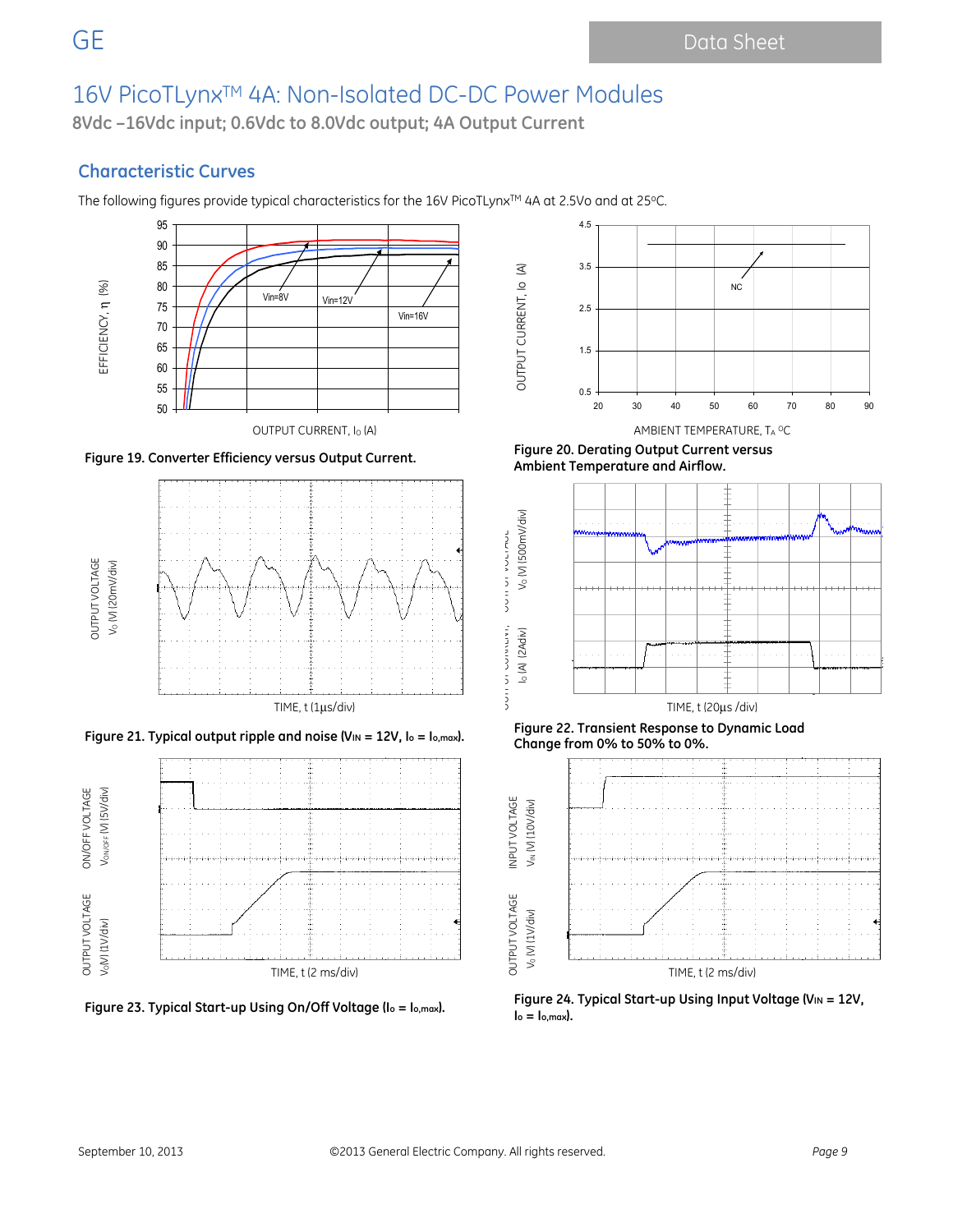**8Vdc –16Vdc input; 0.6Vdc to 8.0Vdc output; 4A Output Current**

### **Characteristic Curves**

The following figures provide typical characteristics for the 16V PicoTLynx™ 4A at 3.3Vo and at 25°C.









**Figure 25. Converter Efficiency versus Output Current. Figure 26. Derating Output Current versus Ambient Temperature and Airflow.** 



**Figure 28. Transient Response to Dynamic Load Change**<br>**Figure 28. Transient Response to Dynamic Load Change** *Francy Load Change Francy Load is* **from 0% 50% to 0%.** 



Figure 30. Typical Start-up Using Using On/Off Voltage (I<sub>o</sub> = I<sub>o,max</sub>). **Figure 30. Typical Start-up Using Input Voltage (V**IN = **12V, Io = Io,max).**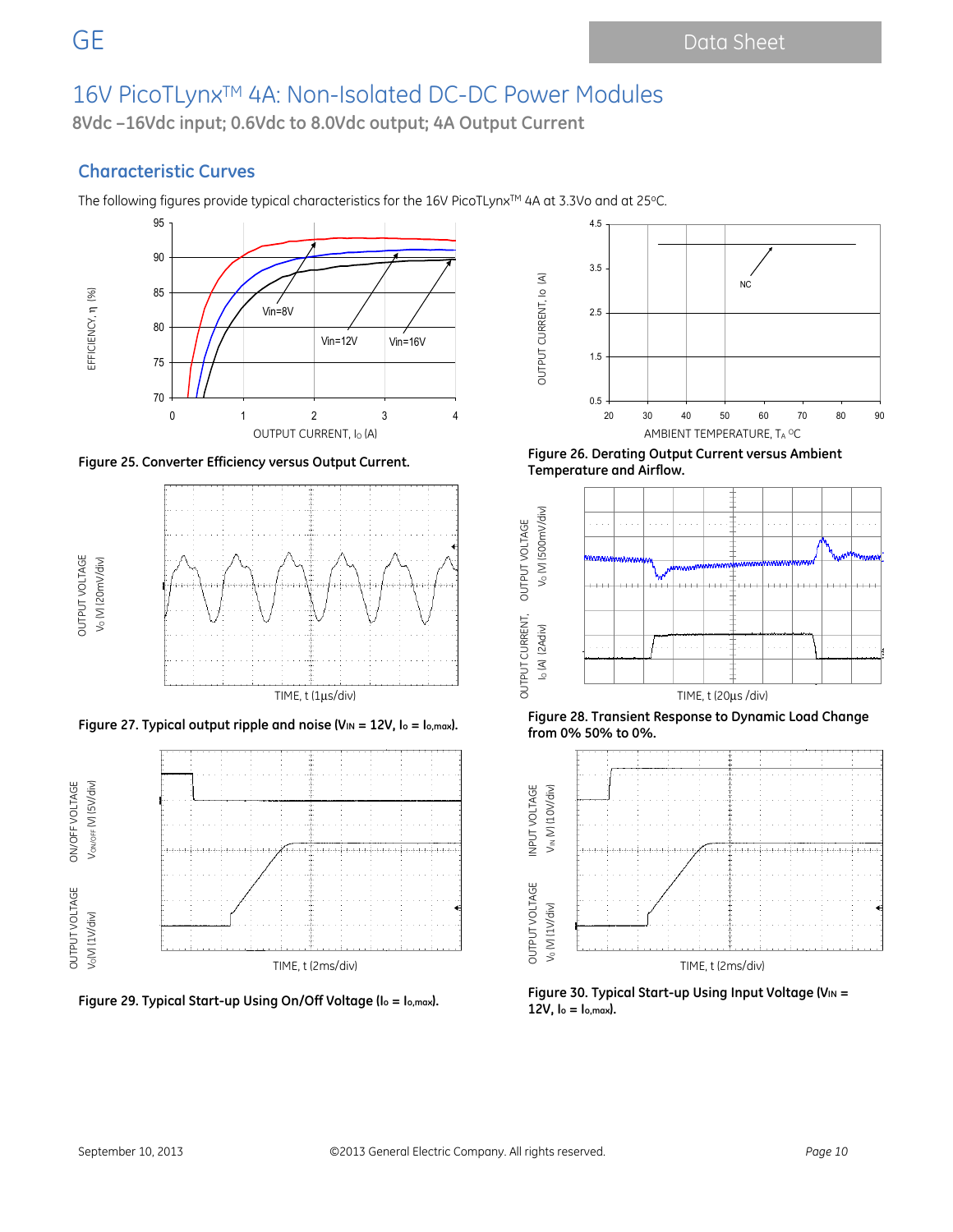**8Vdc –16Vdc input; 0.6Vdc to 8.0Vdc output; 4A Output Current**

### **Characteristic Curves**

The following figures provide typical characteristics for the 16V PicoTLynx™ 4A at 5.0 Vo and at 25°C.









**Figure 31. Converter Efficiency versus Output Current. Figure 31. Derating Output Current versus Ambient Temperature and Airflow.** 



**Figure 33. Typical output ripple and noise (VIN = 12V, Io = Io,max). Figure 34. Transient Response to Dynamic Load Change from 0% 50% to 0%.** 



**Figure 35. Typical Start-up Using On/Off Voltage (Io = Io,max). Figure 36. Typical Start-up Using Input Voltage (VIN = 12V, Io = Io,max).**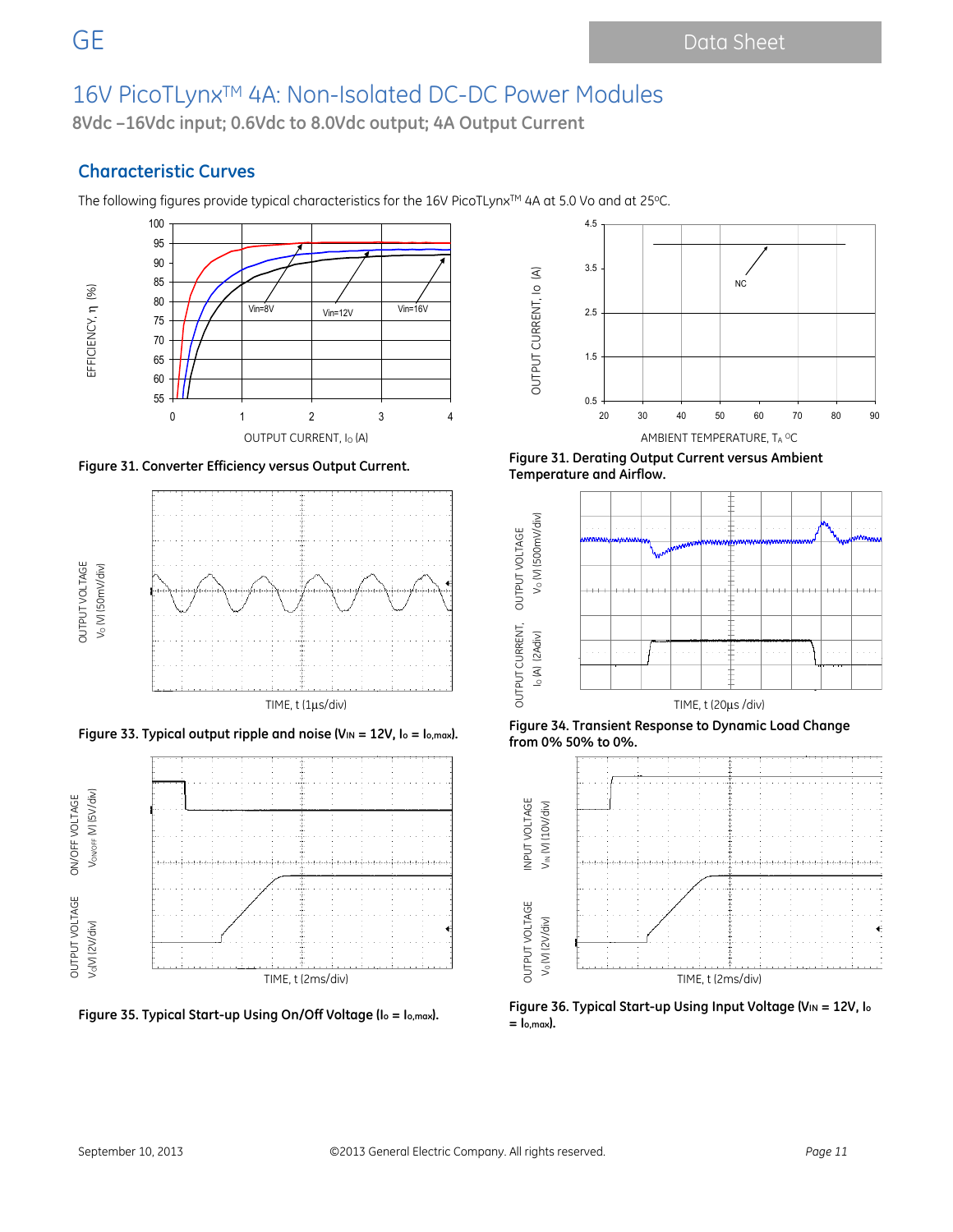**8Vdc –16Vdc input; 0.6Vdc to 8.0Vdc output; 4A Output Current**

### **Characteristic Curves**

The following figures provide typical characteristics for the 16V PicoTLynx™ 4A at 6.5 Vo and at 25°C.









**Figure 37. Converter Efficiency versus Output Current. Figure 38. Derating Output Current versus Ambient Temperature and Airflow.** 



**Figure 39. Typical output ripple and noise (VIN = 12V, Io = Io,max). Figure 40. Transient Response to Dynamic Load Change from 0% 50% to 0%.** 



Figure 41. Typical Start-up Using On/Off Voltage (I<sub>o = Io,max</sub>). **Prigure 42. Typical Start-up Using Input Voltage (V**IN = 12V,  $I_o = I_{o,max}$ ).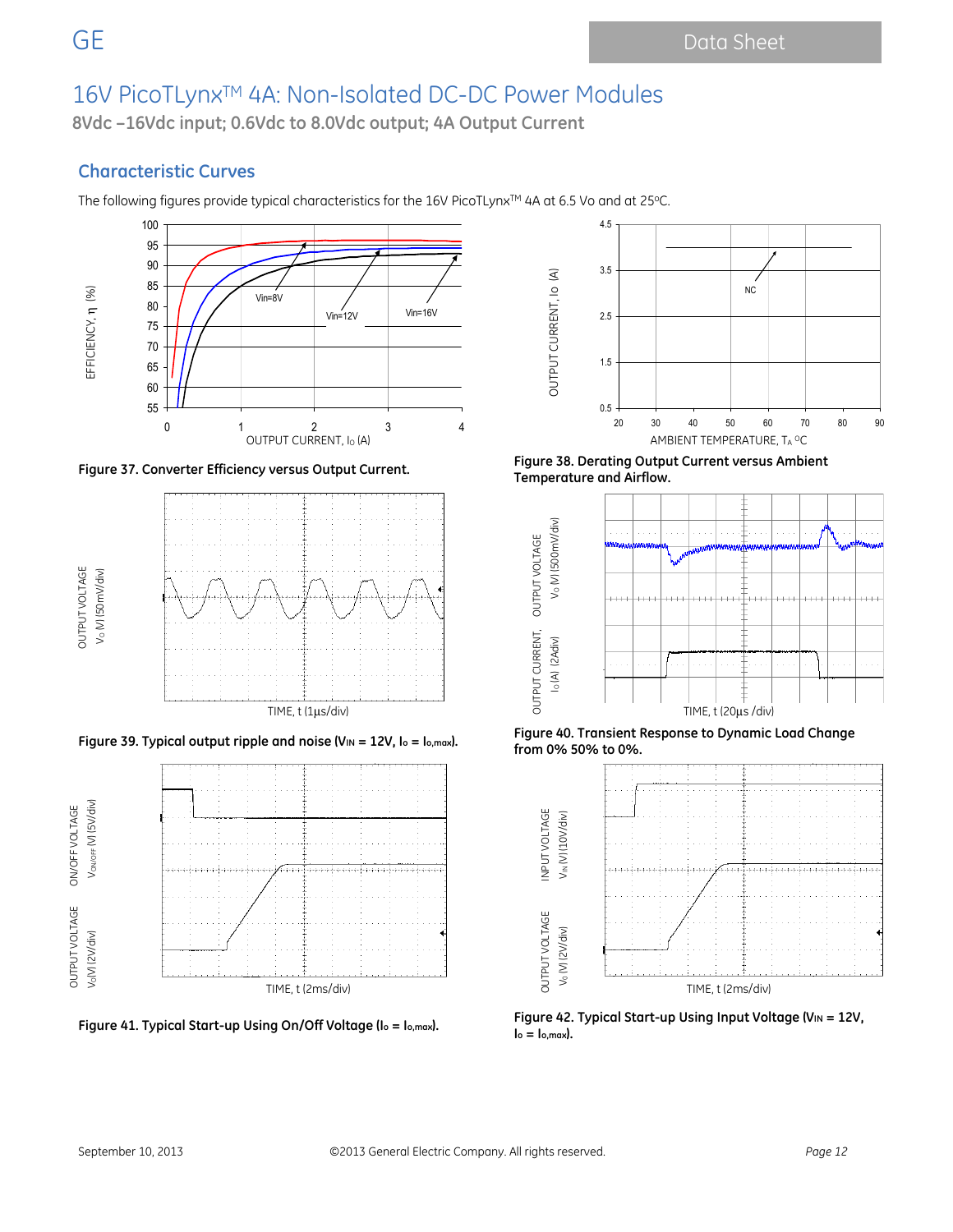**8Vdc –16Vdc input; 0.6Vdc to 8.0Vdc output; 4A Output Current**

## **Characteristic Curves**

The following figures provide typical characteristics for the 16V PicoTLynx™ 4A at 8.0Vo and at 25°C.









**Figure 43. Converter Efficiency versus Output Current. Figure 44. Derating Output Current versus Ambient Temperature and Airflow.** 



**Figure 45. Typical output ripple and noise (VIN = 12V, Io = Io,max). Figure 46. Transient Response to Dynamic Load Change from 0% 50% to 0%.** 



Figure 48. Typical Start-up Using Using On/Off Voltage (I<sub>o</sub> = 1<sub>0,max</sub>). **Figure 48. Typical Start-up Using Input Voltage (V**IN = **12V, Io = Io,max).**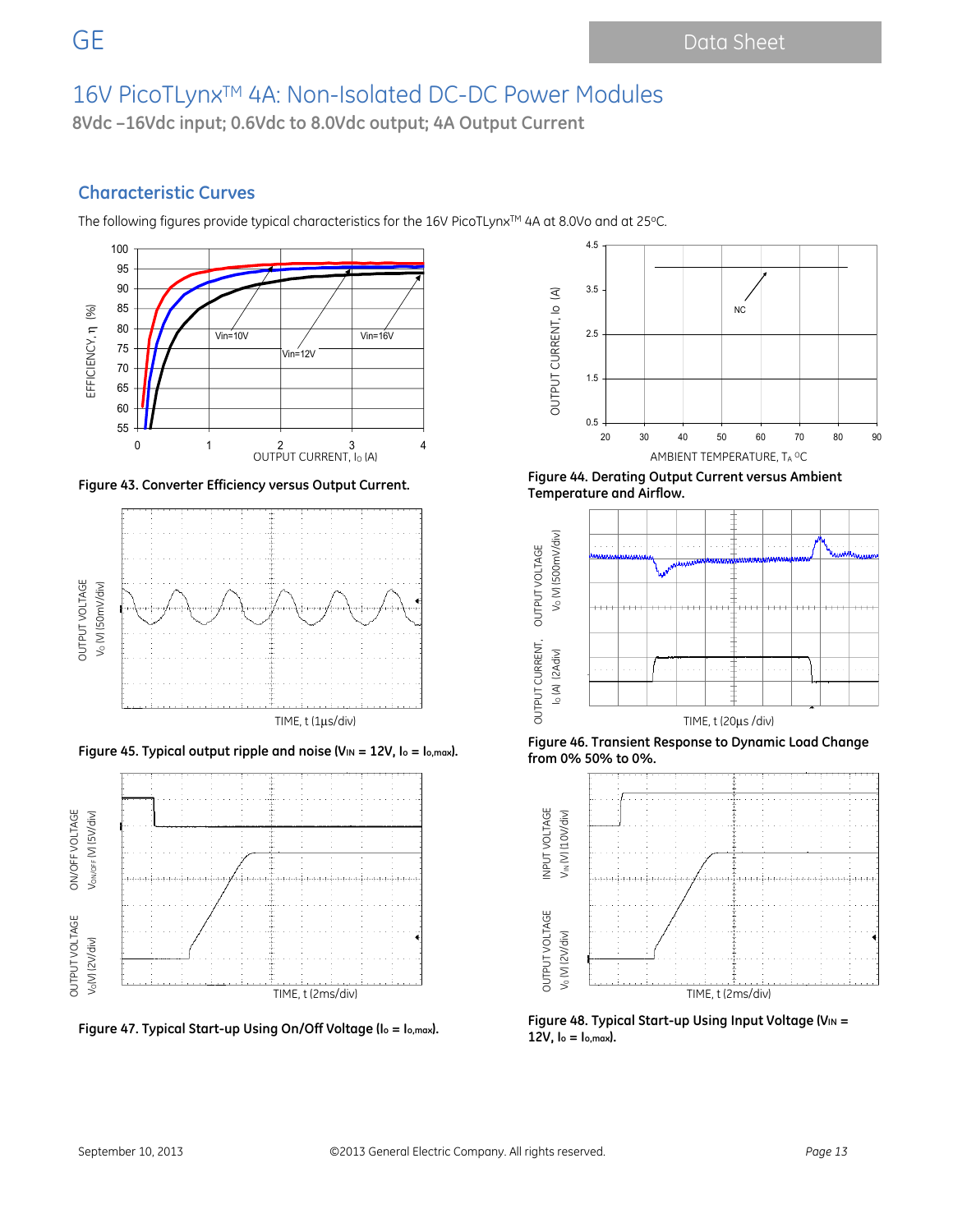**8Vdc –16Vdc input; 0.6Vdc to 8.0Vdc output; 4A Output Current**

### **Test Configurations**



NOTE: Measure input reflected ripple current with a simulated source inductance (L<sub>TEST</sub>) of 1μH. Capacitor C<sub>S</sub> offsets<br>possible battery impedance. Measure current as shown above.

**Figure 49. Input Reflected Ripple Current Test Setup.** 



NOTE: All voltage measurements to be taken at the module terminals, as shown above. If sockets are used then Kelvin connections are required at the module terminals to avoid measurement errors due to socket contact resistance.

**Figure 50. Output Ripple and Noise Test Setup** 



to avoid measurement errors due to socket contact resistance.

**Figure 51. Output Voltage and Efficiency Test Setup.** 

Efficiency 
$$
\eta = \frac{V_0. I_0}{V_{IN} I_{IN}}
$$
 x 100 %

### **Design Considerations**

#### **Input Filtering**

The 16V PicoTLynx™ 4A module should be connected to a low ac-impedance source. A highly inductive source can affect the stability of the module. An input capacitance must be placed directly adjacent to the input pin of the module, to minimize input ripple voltage and ensure module stability.

To minimize input voltage ripple, ceramic capacitors are recommended at the input of the module. Figure 52 shows the input ripple voltage for various output voltages at 4A of load current with 1x10 µF or 1x22 µF ceramic capacitors and an input of 12V.



#### Output Voltage (Vdc)

**Figure 52. Input ripple voltage for various output voltages with 1x10 µF or 1x22 µF ceramic capacitors at the input (4A load). Input voltage is 12V.** 

#### **Output Filtering**

The 16V PicoTLynx<sup>™</sup> 4A modules are designed for low output ripple voltage and will meet the maximum output ripple specification with 0.1 µF ceramic and 10 µF ceramic capacitors at the output of the module. However, additional output filtering may be required by the system designer for a number of reasons. First, there may be a need to further reduce the output ripple and noise of the module. Second, the dynamic response characteristics may need to be customized to a particular load step change.

To reduce the output ripple and improve the dynamic response to a step load change, additional capacitance at the output can be used. Low ESR polymer and ceramic capacitors are recommended to improve the dynamic response of the module. Figure 53 provides output ripple information for different external capacitance values at various Vo and for a load current of 4A. For stable operation of the module, limit the capacitance to less than the maximum output capacitance as specified in the electrical specification table. Optimal performance of the module can be achieved by using the Tunable Loop™ feature described later in this data sheet.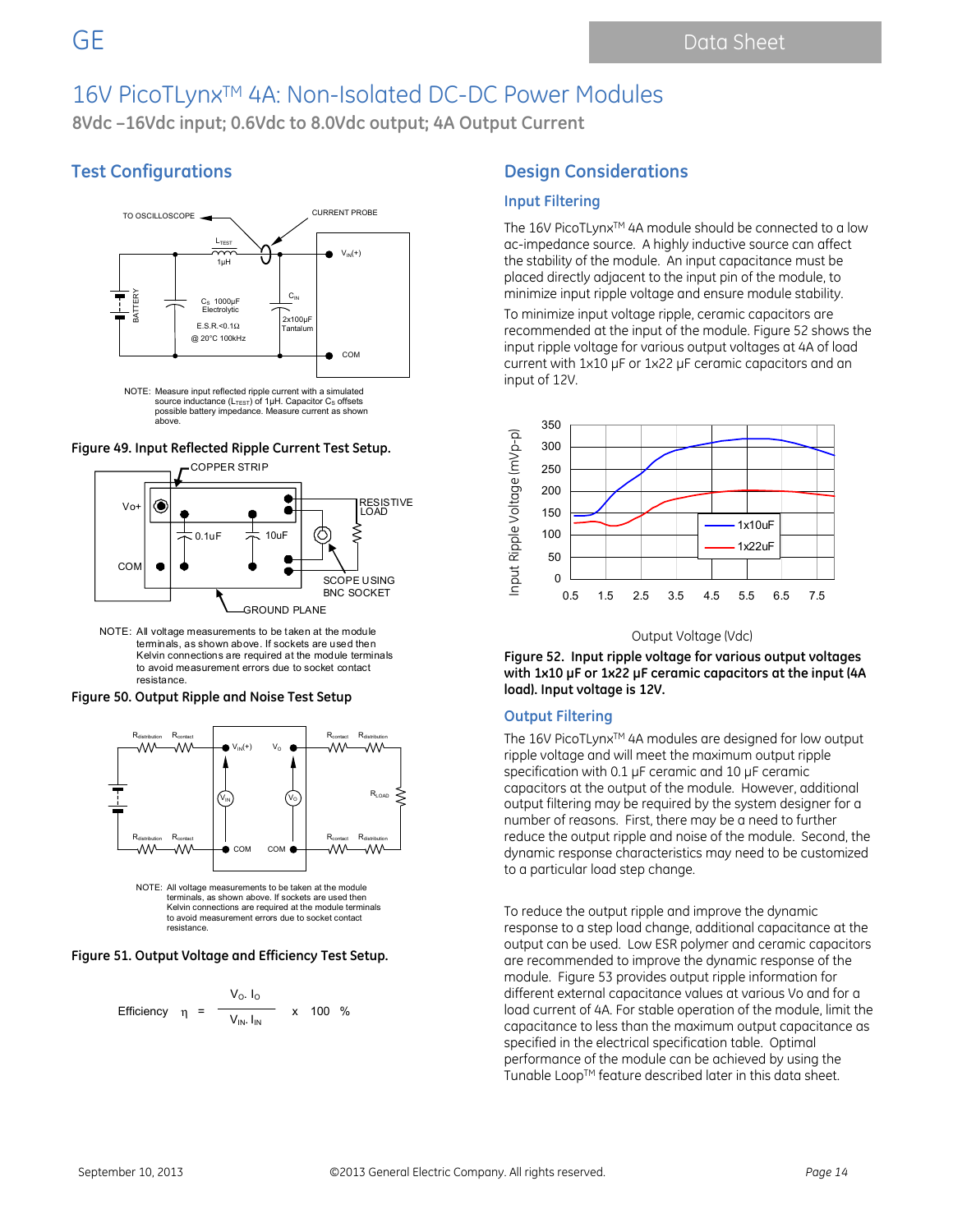## 16V PicoTLynx<sup>™</sup> 4A: Non-Isolated DC-DC Power Modules

**8Vdc –16Vdc input; 0.6Vdc to 8.0Vdc output; 4A Output Current**



**Figure 53. Output ripple voltage for various output voltages with external 1x10 µF, 1x47 µF, 2x47 µF or 4x47 µF ceramic capacitors at the output (4A load). Input voltage is 12V.** 

### **Safety Considerations**

For safety agency approval the power module must be installed in compliance with the spacing and separation requirements of the end-use safety agency standards, i.e., UL 60950-1, CSA C22.2 No. 60950-1-03, and VDE 0850:2001-12 (EN60950-1) Licensed.

For the converter output to be considered meeting the requirements of safety extra-low voltage (SELV), the input must meet SELV requirements. The power module has extra-low voltage (ELV) outputs when all inputs are ELV.

The input to these units is to be provided with a fast-acting fuse with a maximum rating of 6A in the positive input lead.

### **Feature Descriptions**

### **Remote Enable**

The 16V PicoTLynx<sup>™</sup> 4A power modules feature an On/Off pin for remote On/Off operation. Two On/Off logic options are available. In the Positive Logic On/Off option, (device code suffix "4" – see Ordering Information), the module turns ON during a logic High on the On/Off pin and turns OFF during a logic Low. With the Negative Logic On/Off option, (no device code suffix, see Ordering Information), the module turns OFF during logic High and ON during logic Low. The On/Off signal is always referenced to ground. For either On/Off logic option, leaving the On/Off pin disconnected will turn the module ON when input voltage is present.

For positive logic modules, the circuit configuration for using the On/Off pin is shown in Figure 54.



**Figure 54. Circuit configuration for using positive On/Off logic.** 

For negative logic On/Off modules, the circuit configuration is shown in Fig. 55.



**Figure 55. Circuit configuration for using negative On/Off logic.**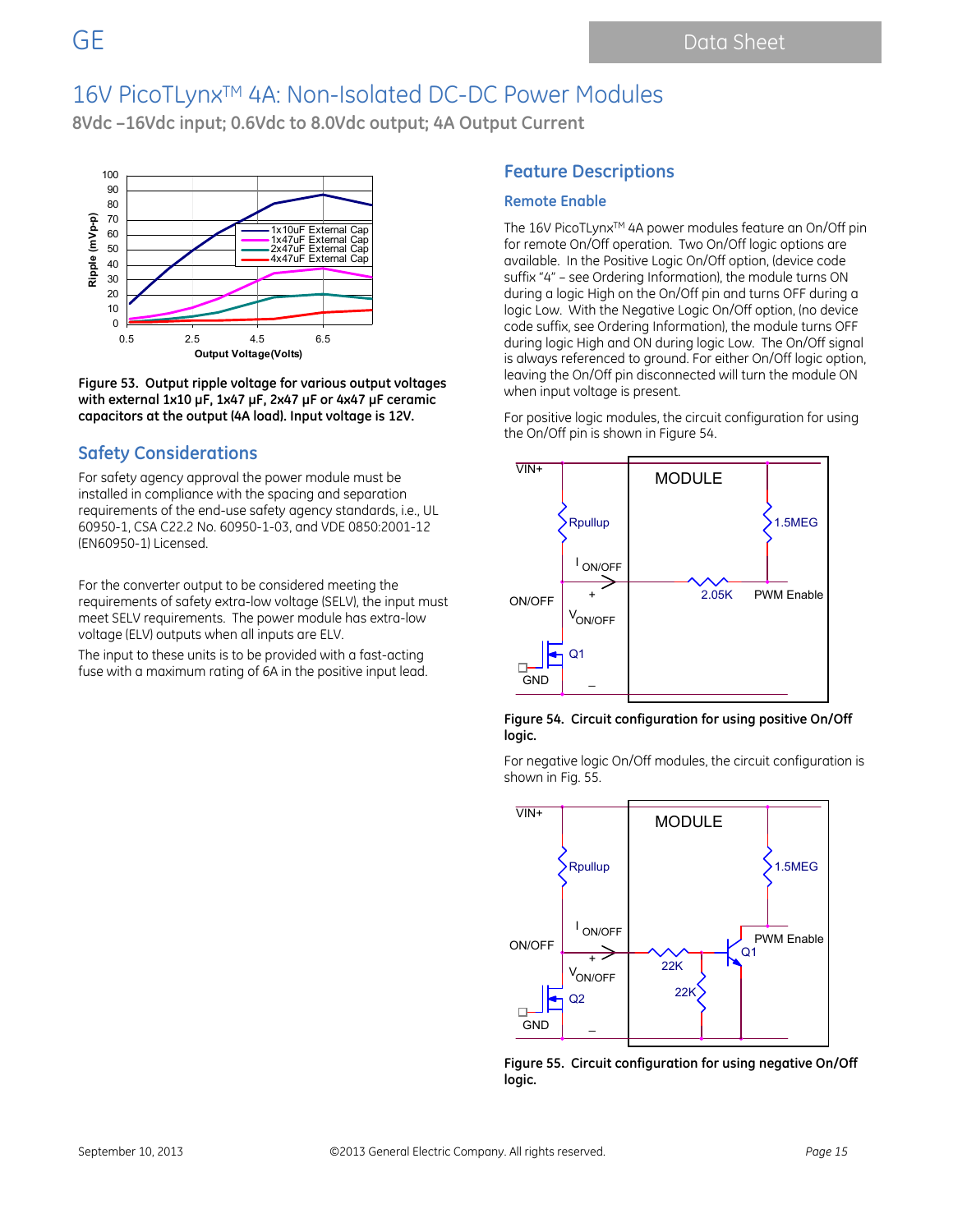**8Vdc –16Vdc input; 0.6Vdc to 8.0Vdc output; 4A Output Current**

#### **Overcurrent Protection**

To provide protection in a fault (output overload) condition, the unit is equipped with internal current-limiting circuitry and can endure current limiting continuously. At the point of current-limit inception, the unit enters hiccup mode. The unit operates normally once the output current is brought back into its specified range.

#### **Overtemperature Protection**

To provide protection in a fault condition, the unit is equipped with a thermal shutdown circuit. The unit will shutdown if the overtemperature threshold of 140°C is exceeded at the thermal reference point T<sub>ref</sub>. The thermal shutdown is not intended as a guarantee that the unit will survive temperatures beyond its rating. Once the unit goes into thermal shutdown it will then wait to cool before attempting to restart.

#### **Input Undervoltage Lockout**

At input voltages below the input undervoltage lockout limit, the module operation is disabled. The module will begin to operate at an input voltage above the undervoltage lockout turn-on threshold.

#### **Output Voltage Programming**

The output voltage of the 16V PicoTLynx™ 4A modules can be programmed to any voltage from 0.59dc to 8.0Vdc by connecting a resistor between the Trim and GND pins of the module. Certain restrictions apply on the output voltage set point depending on the input voltage. These are shown in the Output Voltage vs. Input Voltage Set Point Area plot in Fig. 56.



#### **Figure 56. Output Voltage vs. Input Voltage Set Point Area plot showing limits where the output voltage can be set for different input voltages.**

Without an external resistor between Trim and GND pins, the output of the module will be 0.59Vdc. To calculate the value of the trim resistor, *Rtrim* for a desired output voltage, use the following equation:

$$
Rtrim = \left[\frac{5.91}{(Vo - 0.591)}\right] k\Omega
$$

Rtrim is the external resistor in kΩ

*Vo* is the desired output voltage.

Table 1 provides Rtrim values required for some common output voltages.

| ۱ |  |
|---|--|
|---|--|

| $V_{O, set}(V)$ | $Rtrim (K\Omega)$ |
|-----------------|-------------------|
| 0.6             | 656.7             |
| 1.0             | 14.45             |
| 1.2             | 9.704             |
| 1.5             | 6.502             |
| 1.8             | 4.888             |
| 2.5             | 3.096             |
| 3.3             | 2.182             |
| 5.0             | 1.340             |
| 6.5             | 1.000             |
| 8.0             | 0.798             |

By using  $a \pm 0.5$ % tolerance trim resistor with a TC of  $\pm 100$ ppm, a set point tolerance of ±1.5% can be achieved as specified in the electrical specification.

#### **Remote Sense**

The 16V PicoTLynx™ 4A power modules have a Remote Sense feature to minimize the effects of distribution losses by regulating the voltage at the SENSE pin. The voltage between the SENSE pin and VOUT pin must not exceed 0.5V. Note that the output voltage of the module cannot exceed the specified maximum value. This includes the voltage drop between the SENSE and Vout pins. When the Remote Sense feature is not being used, connect the SENSE pin to the VOUT pin**.** 



**Figure 57. Circuit configuration for programming output voltage using an external resistor.** 

#### **Voltage Margining**

Output voltage margining can be implemented in the 16V PicoTLynx<sup>™</sup> 4A modules by connecting a resistor, R<sub>margin-up</sub>, from the Trim pin to the ground pin for margining-up the output voltage and by connecting a resistor, Rmargin-down, from the Trim pin to output pin for margining-down. Figure 10 shows the circuit configuration for output voltage margining. The POL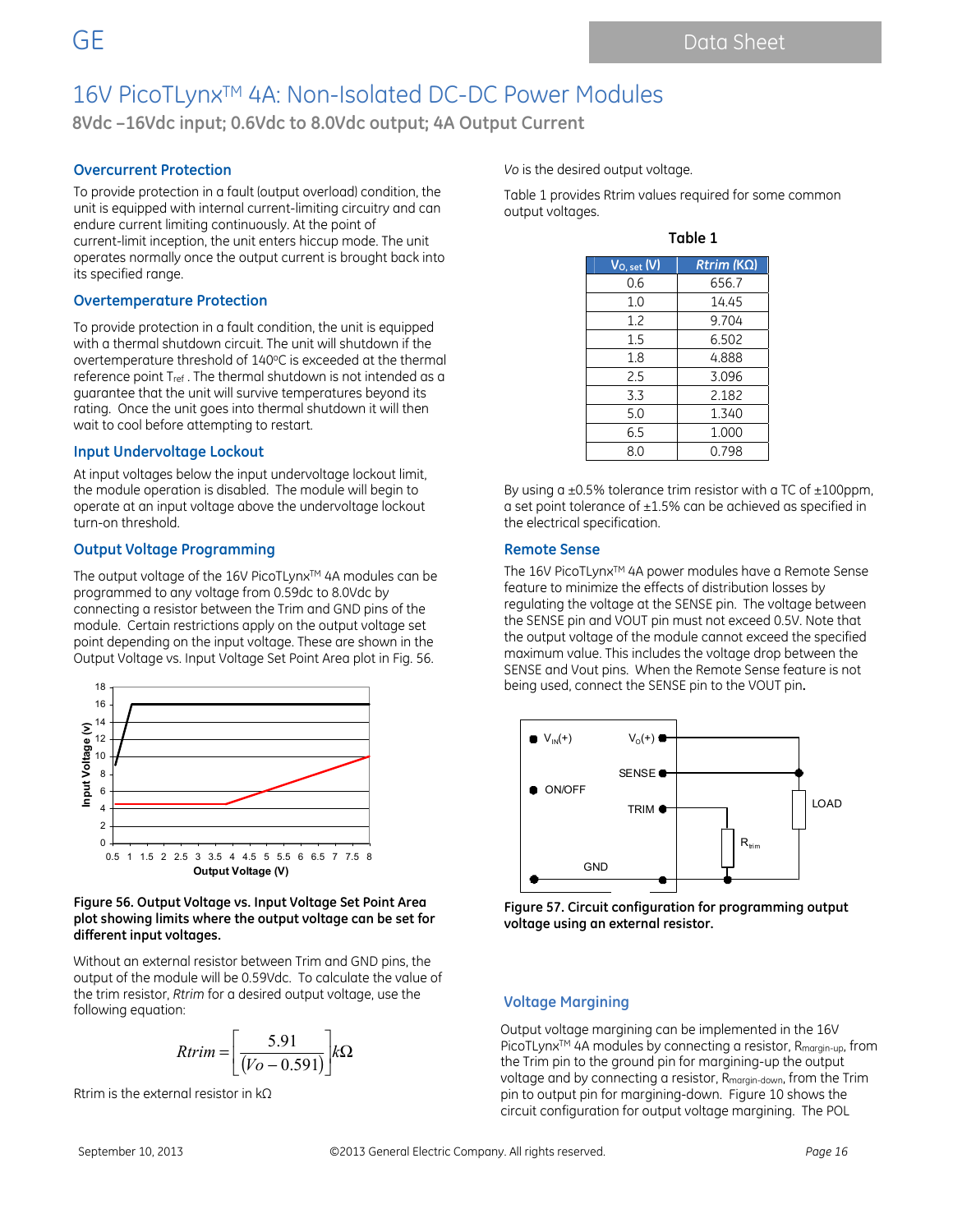**8Vdc –16Vdc input; 0.6Vdc to 8.0Vdc output; 4A Output Current**

Programming Tool, available at www.lineagepower.com under the Design Tools section, also calculates the values of Rmargin-up and Rmargin-down for a specific output voltage and % margin. Please consult your local Lineage Power technical representative for additional details.



#### **Figure 58. Circuit Configuration for margining Output voltage.**

#### **Monotonic Start-up and Shutdown**

The 16V PicoTLynx™ 4A modules have monotonic start-up and shutdown behavior for any combination of rated input voltage, output current and operating temperature range.

#### **Startup into Pre-biased Output**

The 16V PicoTLynx™ 4A modules can start into a prebiased output as long as the prebias voltage is 0.5V less than the set output voltage. Note that prebias operation is not supported when output voltage sequencing is used.

#### **Power Good**

The 16V PicoTLynx™ 4A modules provide a Power Good (PGOOD) signal that is implemented with an open-drain output to indicate that the output voltage is within the regulation limits of the power module. The PGOOD signal will be deasserted to a low state if any condition such as overtemperature, overcurrent or loss of regulation occurs that would result in the output voltage going ±10% outside the setpoint value. The PGOOD terminal should be connected through a pullup resistor (suggested value 100K $\Omega$ ) to a source of 5VDC or lower.

#### **Tunable LoopTM**

The 16V PicoTLynx™ 4A modules have a new feature that optimizes transient response of the module called Tunable LoopTM.

External capacitors are usually added to the output of the module for two reasons: to reduce output ripple and noise (see Fig. 53) and to reduce output voltage deviations from the steady-state value in the presence of dynamic load current

changes. Adding external capacitance however affects the voltage control loop of the module, typically causing the loop to slow down with sluggish response. Larger values of external capacitance could also cause the module to become unstable.

The Tunable Loop $TM$  allows the user to externally adjust the voltage control loop to match the filter network connected to the output of the module. The Tunable Loop™ is implemented by connecting a series R-C between the SENSE and TRIM pins of the module, as shown in Fig. 59. This R-C allows the user to externally adjust the voltage loop feedback compensation of the module.



#### Figure. 59. Circuit diagram showing connection of R<sub>TUME</sub> and **CTUNE to tune the control loop of the module.**

Recommended values of RTUNE and CTUNE for different output capacitor combinations are given in Tables 2 and 3. Table 2 shows the recommended values of RTUNE and CTUNE for different values of ceramic output capacitors up to 470μ**F** that might be needed for an application to meet output ripple and noise requirements. Selecting  $R_{\text{TUNE}}$  and  $C_{\text{TUNE}}$  according to Table 2 will ensure stable operation of the module.

In applications with tight output voltage limits in the presence of dynamic current loading, additional output capacitance will be required. Table 3 lists recommended values of RTUNE and CTUNE in order to meet 2% output voltage deviation limits for some common output voltages in the presence of a 2A to 4A step change (50% of full load), with an input voltage of 16V.

Please contact your Lineage Power technical representative to obtain more details of this feature as well as for guidelines on how to select the right value of external R-C to tune the module for best transient performance and stable operation for other output capacitance values or input voltages other than 16V.

Table 2. General recommended values of of R<sub>TUNE</sub> and C<sub>TUNE</sub> **for Vin=12V and various external ceramic capacitor combinations.** 

**Vo=6.5**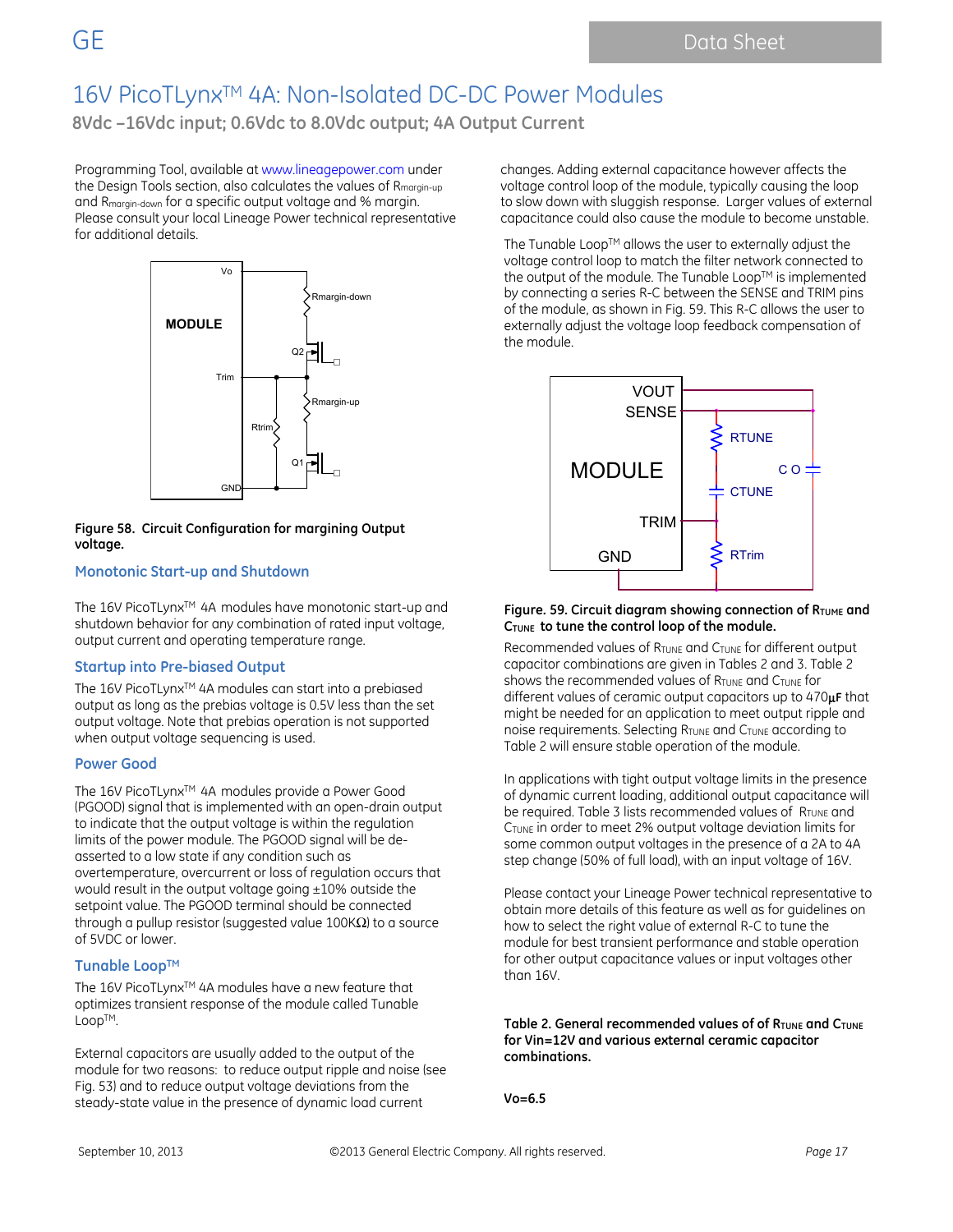**8Vdc –16Vdc input; 0.6Vdc to 8.0Vdc output; 4A Output Current**

| Co            |        |        |      |      | $1x47\mu$ F   2x47 $\mu$ F   4x47 $\mu$ F   6x47 $\mu$ F   10x47 $\mu$ F |
|---------------|--------|--------|------|------|--------------------------------------------------------------------------|
| <b>R</b> TUNE | 150    | 150    | 100  |      |                                                                          |
| <b>C</b> TUNE | 2700pF | 5600pF | 10nF | 12nF | 18nF                                                                     |

#### **Vo=1.8**

| Co           |        |      |      |      | $1x47\mu$ F 2x47 $\mu$ F 4x47 $\mu$ F 6x47 $\mu$ F 10x47 $\mu$ F |
|--------------|--------|------|------|------|------------------------------------------------------------------|
| RTUNE        | 100    |      |      |      |                                                                  |
| <b>CTUNE</b> | 6800pF | 12nF | 18nF | 18nF | 18nF                                                             |

Table 3. Recommended values of RTUNE and CTUNE to obtain **transient deviation of** ≤**2% of Vout for a 2A step load with Vin=16V.** 

| Vo    | 8V            | 6.5V | 5V                                 | 3.3V   | 2.5V | 1.8V             |
|-------|---------------|------|------------------------------------|--------|------|------------------|
| Co    |               |      | 1x47uF 2x47uF 2x47uF 2x47uF 3x47uF |        |      | $4x47\mu F$      |
| RTUNE | 150           | 150  | 100                                | 100    | 75   | 75               |
| CTUNE | 2700pF 5600pF |      | 6900pF                             | 8200pF | 12nF | 18 <sub>nF</sub> |
| Δ٧    | 160mV         | 87mV | 69mV                               | 61mV   | 43mV | 33mV             |

| V٥                | 1.2V                            | 0.6V                                       |
|-------------------|---------------------------------|--------------------------------------------|
| C٥                | $1 \times 330 \mu F$<br>Polymer | $1\times 47 \mu F +$<br>2x330µF<br>Polymer |
| RTUNE             | 75                              | 75                                         |
| $C_{\text{TUNE}}$ | 56 <sub>nF</sub>                | 100 <sub>nF</sub>                          |
| ٨V                | 21mV                            | 11.4mV                                     |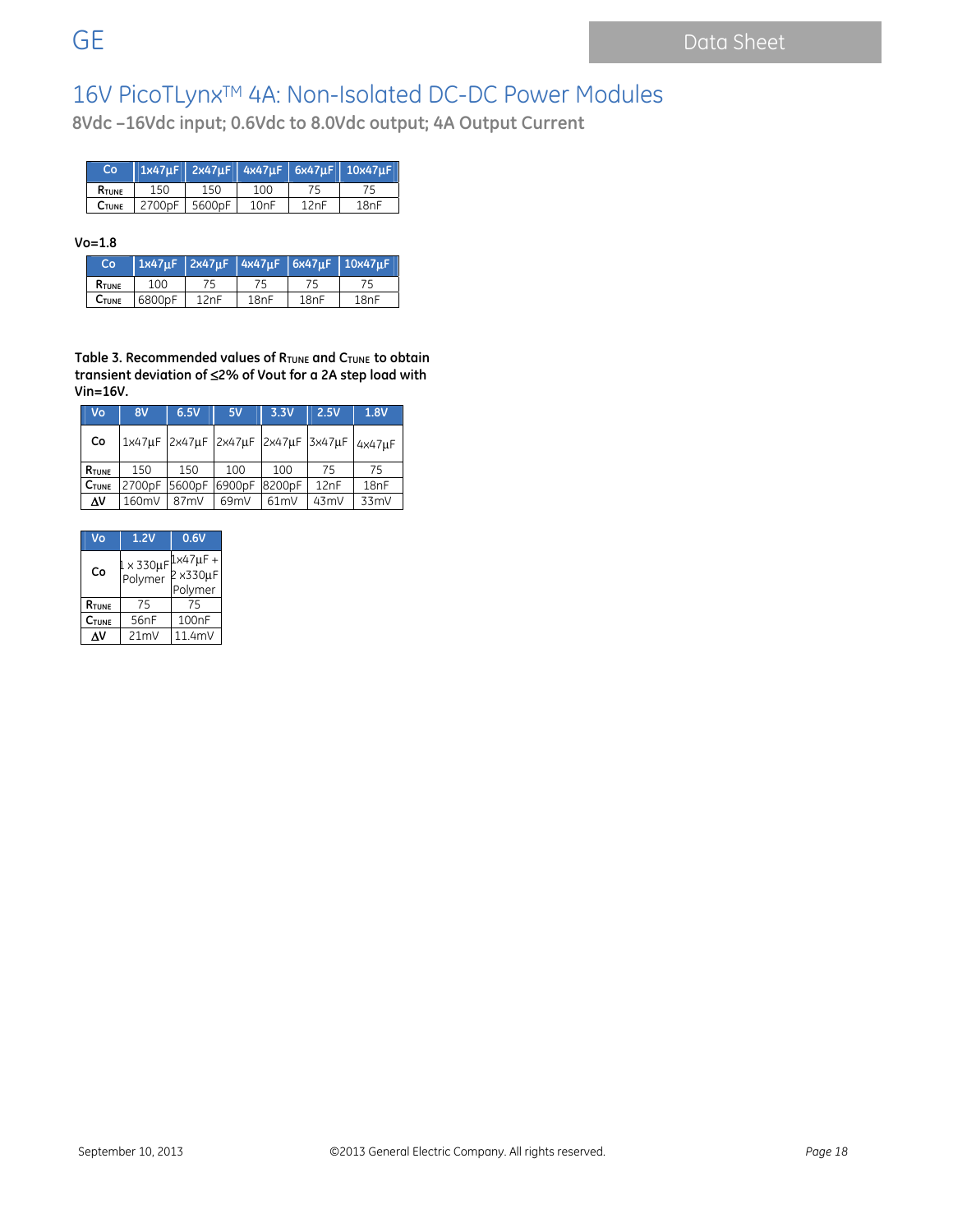## 16V PicoTLynx<sup>™</sup> 4A: Non-Isolated DC-DC Power Modules

**8Vdc –16Vdc input; 0.6Vdc to 8.0Vdc output; 4A Output Current**

### **Thermal Considerations**

Power modules operate in a variety of thermal environments; however, sufficient cooling should always be provided to help ensure reliable operation.

Considerations include ambient temperature, airflow, module power dissipation, and the need for increased reliability. A reduction in the operating temperature of the module will result in an increase in reliability. The thermal data presented here is based on physical measurements taken in a wind tunnel. The test set-up is shown in Figure 60. The preferred airflow direction for the module is in Figure 61.





**AIRFLOW DIRECTION** Q2 Tref

**Figure 61. Preferred airflow direction and location of hot-**

**Figure 60. Thermal Test Setup.** 

The thermal reference points, Tref used in the specifications are also shown in Figure 60. For reliable operation the temperatures at these points should not exceed 120°C. The output power of the module should not exceed the rated power of the module (Vo,set x Io,max).

Please refer to the Application Note "Thermal Characterization Process For Open-Frame Board-Mounted Power Modules" for a detailed discussion of thermal aspects including maximum device temperatures.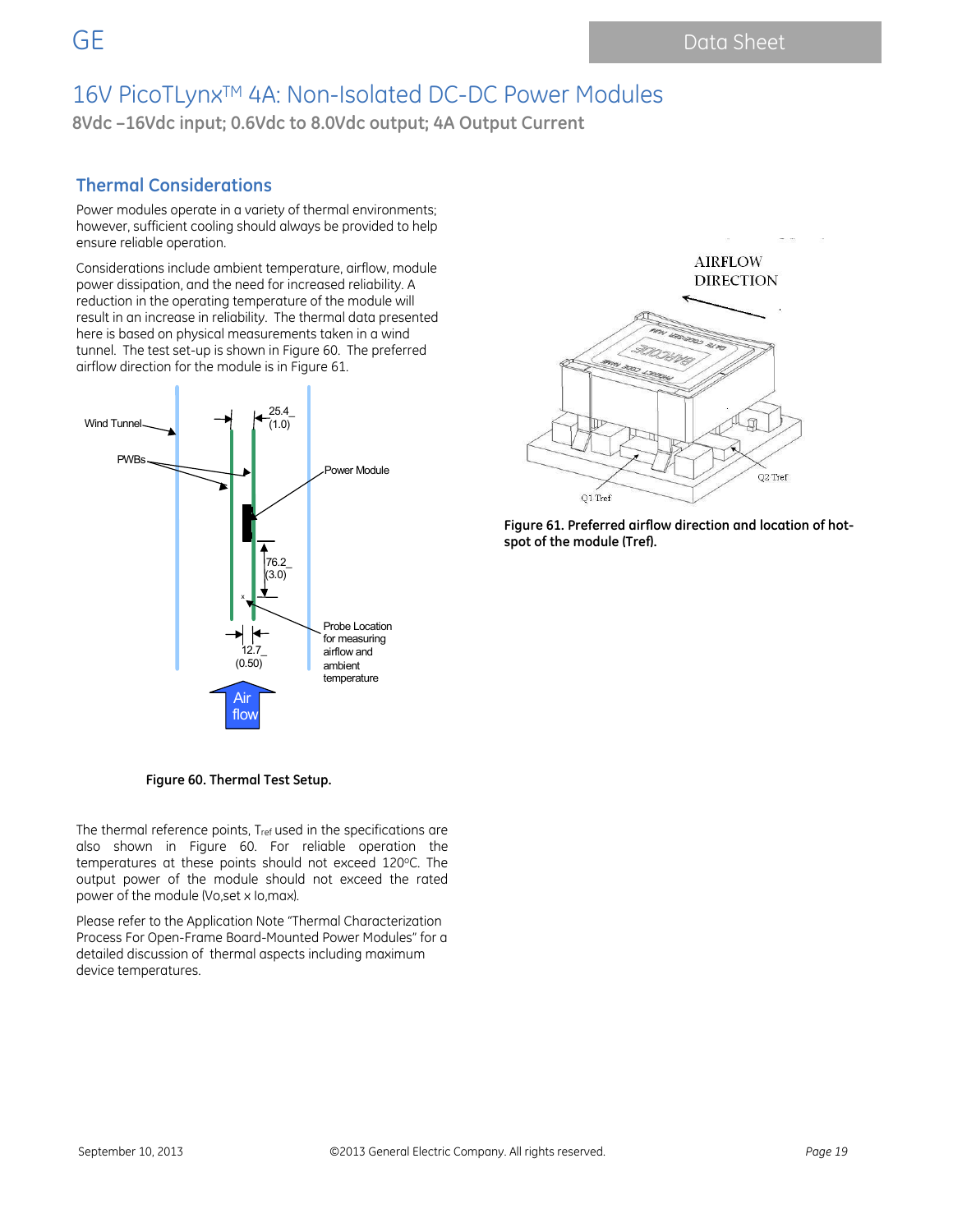**8Vdc –16Vdc input; 0.6Vdc to 8.0Vdc output; 4A Output Current**

### **Shock and Vibration**

The ruggedized (-D version) of the modules are designed to withstand elevated levels of shock and vibration to be able to operate in harsh environments. The ruggedized modules have been successfully tested to the following conditions:

#### **Non operating random vibration:**

Random vibration tests conducted at 25C, 10 to 2000Hz, for 30 minutes each level, starting from 30Grms (Z axis) and up to 50Grms (Z axis). The units were then subjected to two more tests of 50Grms at 30 minutes each for a total of 90 minutes.

#### **Operating shock to 40G per Mil Std. 810F, Method 516.4 Procedure I:**

The modules were tested in opposing directions along each of three orthogonal axes, with waveform and amplitude of the shock impulse characteristics as follows:

All shocks were half sine pulses, 11 milliseconds (ms) in duration in all 3 axes.

Units were tested to the Functional Shock Test of MIL-STD-810, Method 516.4, Procedure I - Figure 516.4-4. A shock magnitude of 40G was utilized. The operational units were subjected to three shocks in each direction along three axes for a total of eighteen shocks.

#### **Operating vibration per Mil Std 810F, Method 514.5 Procedure I:**

The ruggedized (-D version) modules are designed and tested to vibration levels as outlined in MIL-STD-810F, Method 514.5, and Procedure 1, using the Power Spectral Density (PSD) profiles as shown in Table 4 and Table 5 for all axes. Full compliance with performance specifications was required during the performance test. No damage was allowed to the module and full compliance to performance specifications was required when the endurance environment was removed. The module was tested per MIL-STD-810, Method 514.5, Procedure I, for functional (performance) and endurance random vibration using the performance and endurance levels shown in Table 4 and Table 5 for all axes. The performance test has been split, with one half accomplished before the endurance test and one half after the endurance test (in each axis). The duration of the performance test was at least 16 minutes total per axis and at least 120 minutes total per axis for the endurance test. The endurance test period was 2 hours minimum per axis.

**Table 4: Performance Vibration Qualification - All Axes**

| PSD Level (G2/Hz)<br><b>Frequency (Hz)</b> |          | <b>Frequency (Hz)</b> | <b>PSD Level</b><br>(G2/Hz) | Frequency (Hz) | <b>PSD Level</b><br>(G2/Hz) |
|--------------------------------------------|----------|-----------------------|-----------------------------|----------------|-----------------------------|
| 10                                         | 1.14E-03 | 170                   | 2.54E-03                    | 690            | 1.03E-03                    |
| 30                                         | 5.96E-03 | 230                   | 3.70E-03                    | 800            | 7.29E-03                    |
| 40                                         | 9.53E-04 | 290                   | 7.99E-04                    | 890            | 1.00E-03                    |
| 50                                         | 2.08E-03 | 340                   | 1.12E-02                    | 1070           | 2.67E-03                    |
| 90                                         | 2.08E-03 | 370                   | 1.12E-02                    | 1240           | 1.08E-03                    |
| 110                                        | 7.05E-04 | 430                   | 8.84E-04                    | 1550           | 2.54E-03                    |
| 130                                        | 5.00E-03 | 490                   | 1.54E-03                    | 1780           | 2.88E-03                    |
| 140                                        | 8.20E-04 | 560                   | 5.62E-04                    | 2000           | 5.62E-04                    |

#### **Table 5: Endurance Vibration Qualification - All Axes**

| Frequency (Hz) | <b>PSD Level</b><br>(G2/Hz) | <b>Frequency (Hz)</b> | <b>PSD Level</b><br>(G2/Hz) | <b>Frequency (Hz)</b> | <b>PSD Level</b><br>(G2/Hz) |
|----------------|-----------------------------|-----------------------|-----------------------------|-----------------------|-----------------------------|
| 10             | 0.00803                     | 170                   | 0.01795                     | 690                   | 0.00727                     |
| 30             | 0.04216                     | 230                   | 0.02616                     | 800                   | 0.05155                     |
| 40             | 0.00674                     | 290                   | 0.00565                     | 890                   | 0.00709                     |
| 50             | 0.01468                     | 340                   | 0.07901                     | 1070                  | 0.01887                     |
| 90             | 0.01468                     | 370                   | 0.07901                     | 1240                  | 0.00764                     |
| 110            | 0.00498                     | 430                   | 0.00625                     | 1550                  | 0.01795                     |
| 130            | 0.03536                     | 490                   | 0.01086                     | 1780                  | 0.02035                     |
| 140            | 0.0058                      | 560                   | 0.00398                     | 2000                  | 0.00398                     |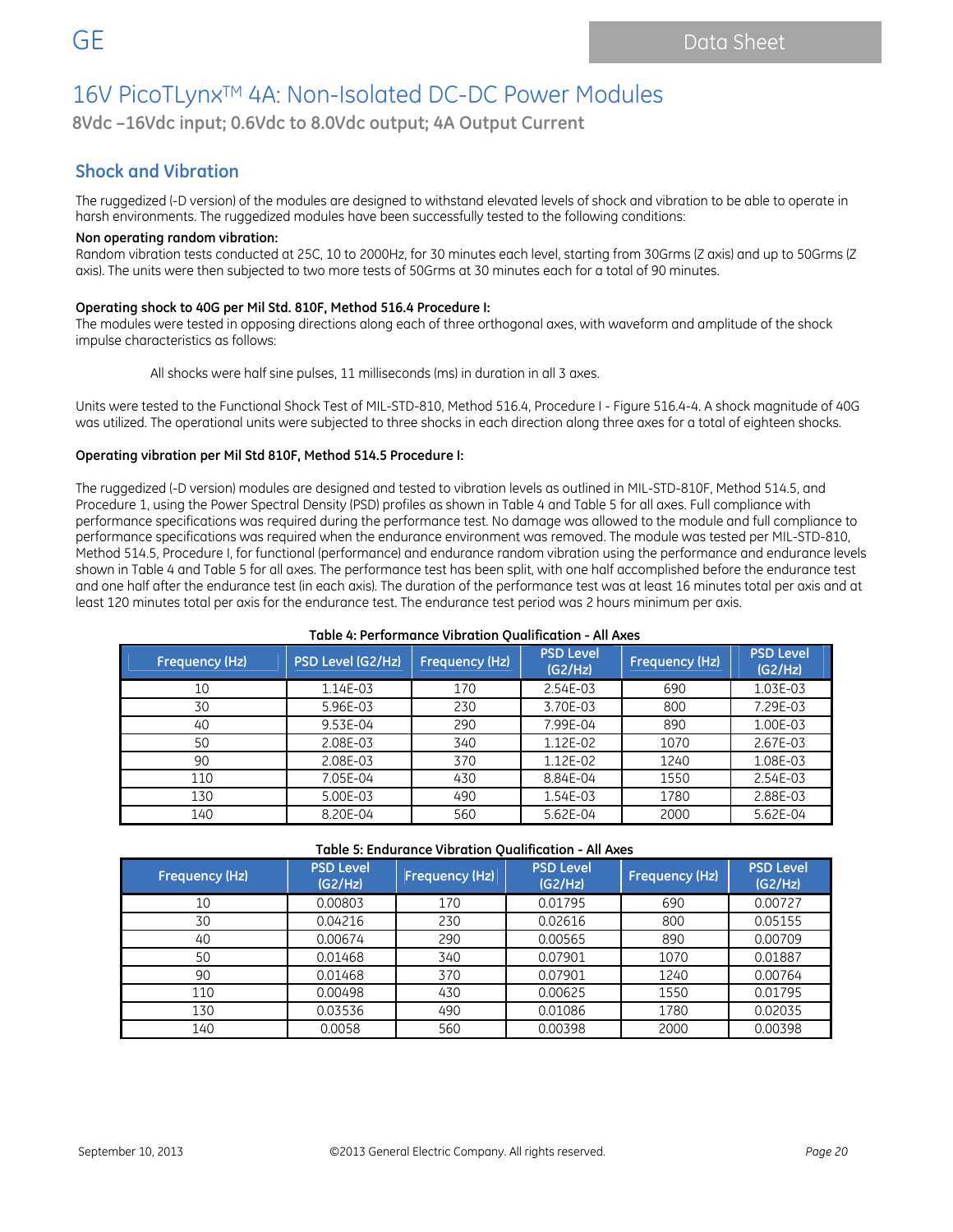**8Vdc –16Vdc input; 0.6Vdc to 8.0Vdc output; 4A Output Current**

### **Example Application Circuit**

| Requirements: |                                                     |
|---------------|-----------------------------------------------------|
| Vin:          | 16V                                                 |
| Vout:         | 1.8V                                                |
| lout:         | 3A max., worst case load transient is from 2A to 3A |
| AVout:        | 1.5% of Vout (27mV) for worst case load transient   |
| Vin, ripple   | 1.5% of Vin (240mV, p-p)                            |



| CI1 | 10 F/25V ceramic capacitor (e.g. Murata GRM31CR61E106KA12) |
|-----|------------------------------------------------------------|
| CI2 | 100µF/25V bulk electrolytic                                |

- CO1 4 x 47F/10V ceramic capacitor (e.g. Murata GRM32ER61A476KE20)
- CTune 18nF/50V ceramic capacitor (can be 1206, 0805 or 0603 size)
- RTune 75 ohms SMT resistor (can be 1206, 0805 or 0603 size)
- RTrim 4.87kΩ SMT resistor (can be 1206, 0805 or 0603 size, recommended tolerance of 0.1%)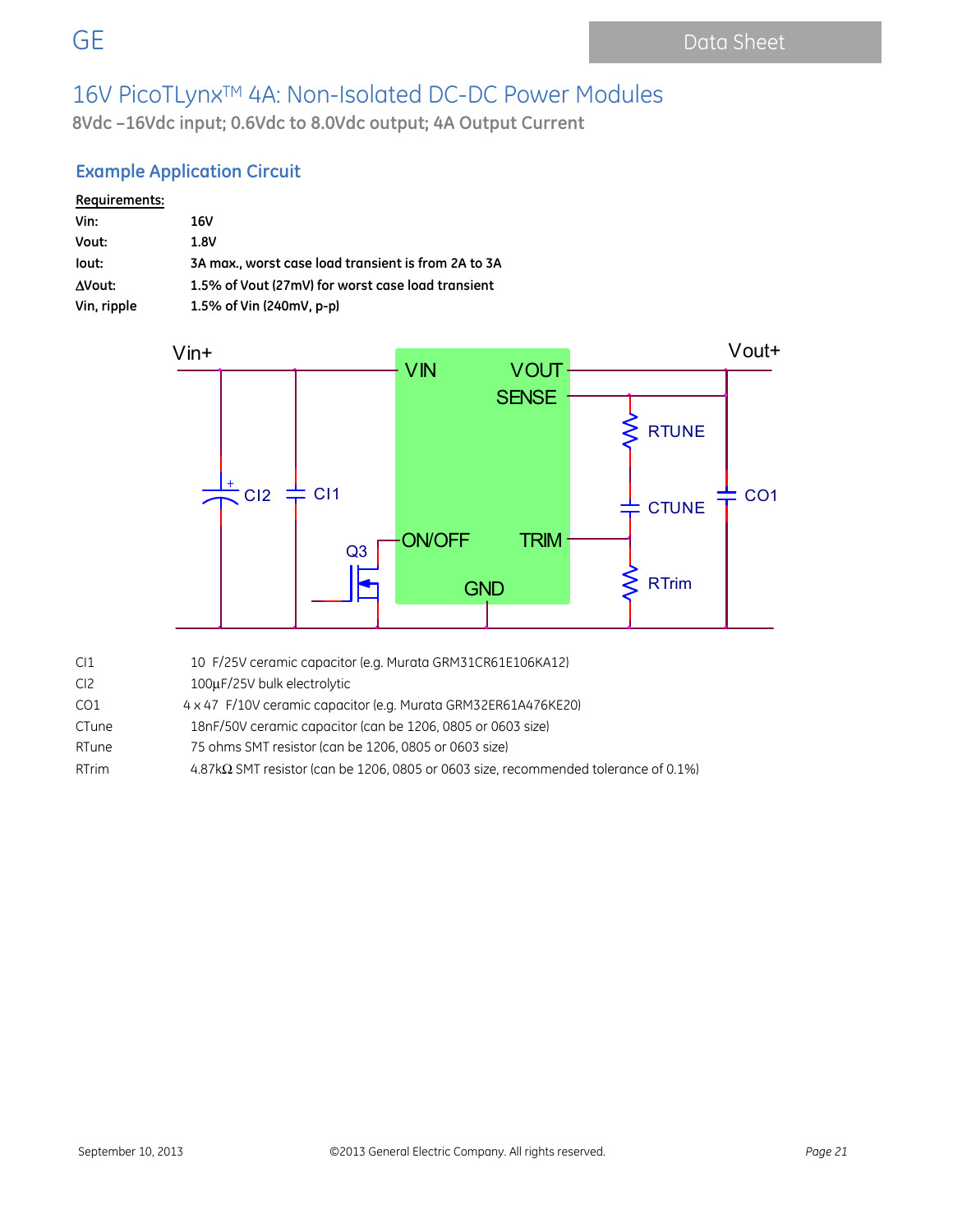**8Vdc –16Vdc input; 0.6Vdc to 8.0Vdc output; 4A Output Current**

### **Mechanical Outline**

Dimensions are in millimeters and (inches).

Tolerances: x.x mm  $\pm$  0.5 mm (x.xx in.  $\pm$  0.02 in.) [unless otherwise indicated]

x.xx mm  $\pm$  0.25 mm (x.xxx in  $\pm$  0.010 in.)

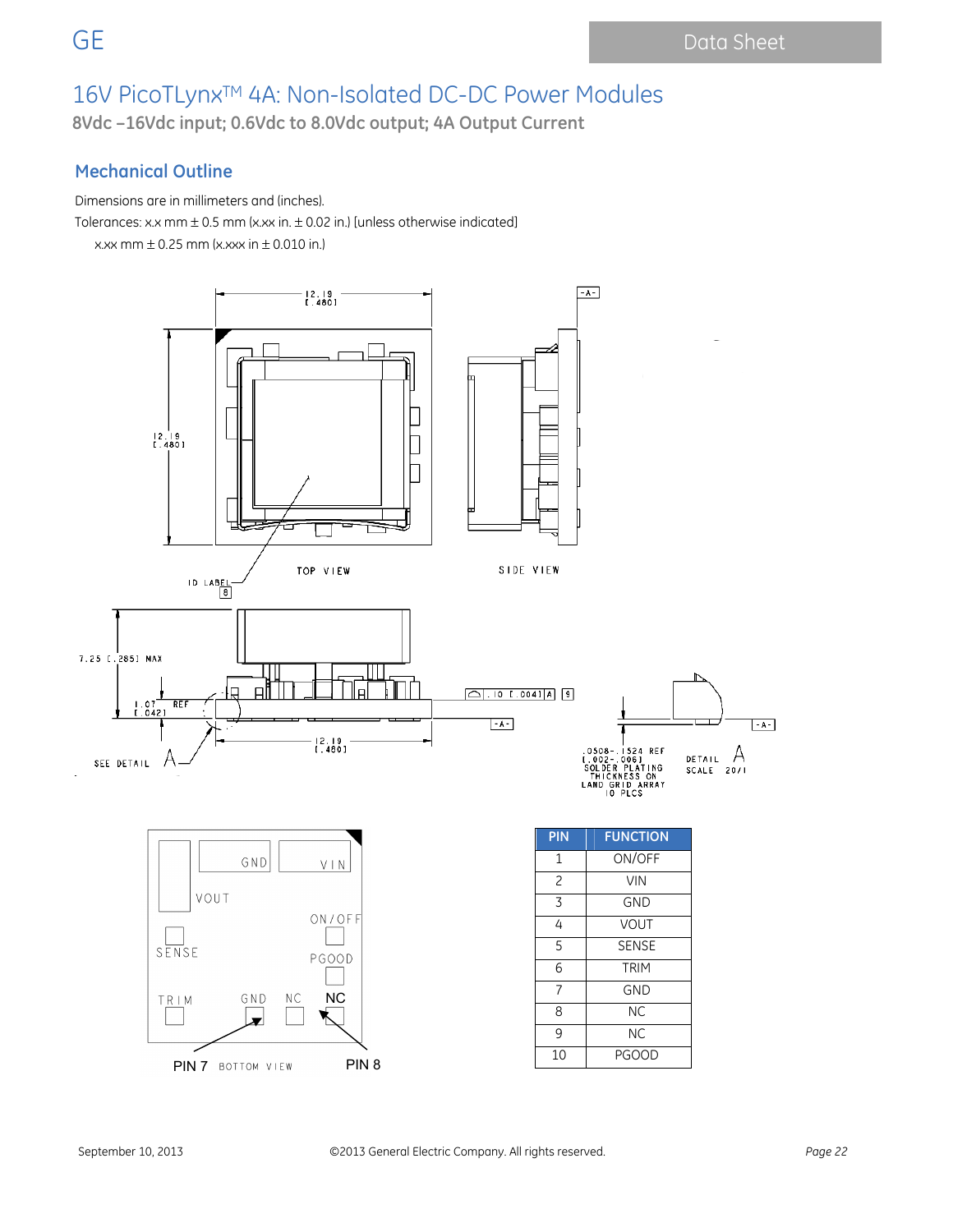**8Vdc –16Vdc input; 0.6Vdc to 8.0Vdc output; 4A Output Current**

### **Recommended Pad Layout**

Dimensions are in millimeters and (inches)

Tolerances: x.x mm  $\pm$  0.5 mm (x.xx in.  $\pm$  0.02 in.) [unless otherwise indicated]

 $x.xx$  mm  $\pm$  0.25 mm ( $x.xxx$  in  $\pm$  0.010 in.)



RECOMMENDED FOOTPRINT<br>-THROUGH THE BOARD-

| PIN            | <b>FUNCTION</b> |  |  |
|----------------|-----------------|--|--|
| 1              | ON/OFF          |  |  |
| $\overline{c}$ | <b>VIN</b>      |  |  |
| 3              | <b>GND</b>      |  |  |
| 4              | <b>VOUT</b>     |  |  |
| 5              | <b>SENSE</b>    |  |  |
| 6              | <b>TRIM</b>     |  |  |
| 7              | <b>GND</b>      |  |  |
| 8              | <b>NC</b>       |  |  |
| 9              | <b>NC</b>       |  |  |
| 10             | <b>PGOOD</b>    |  |  |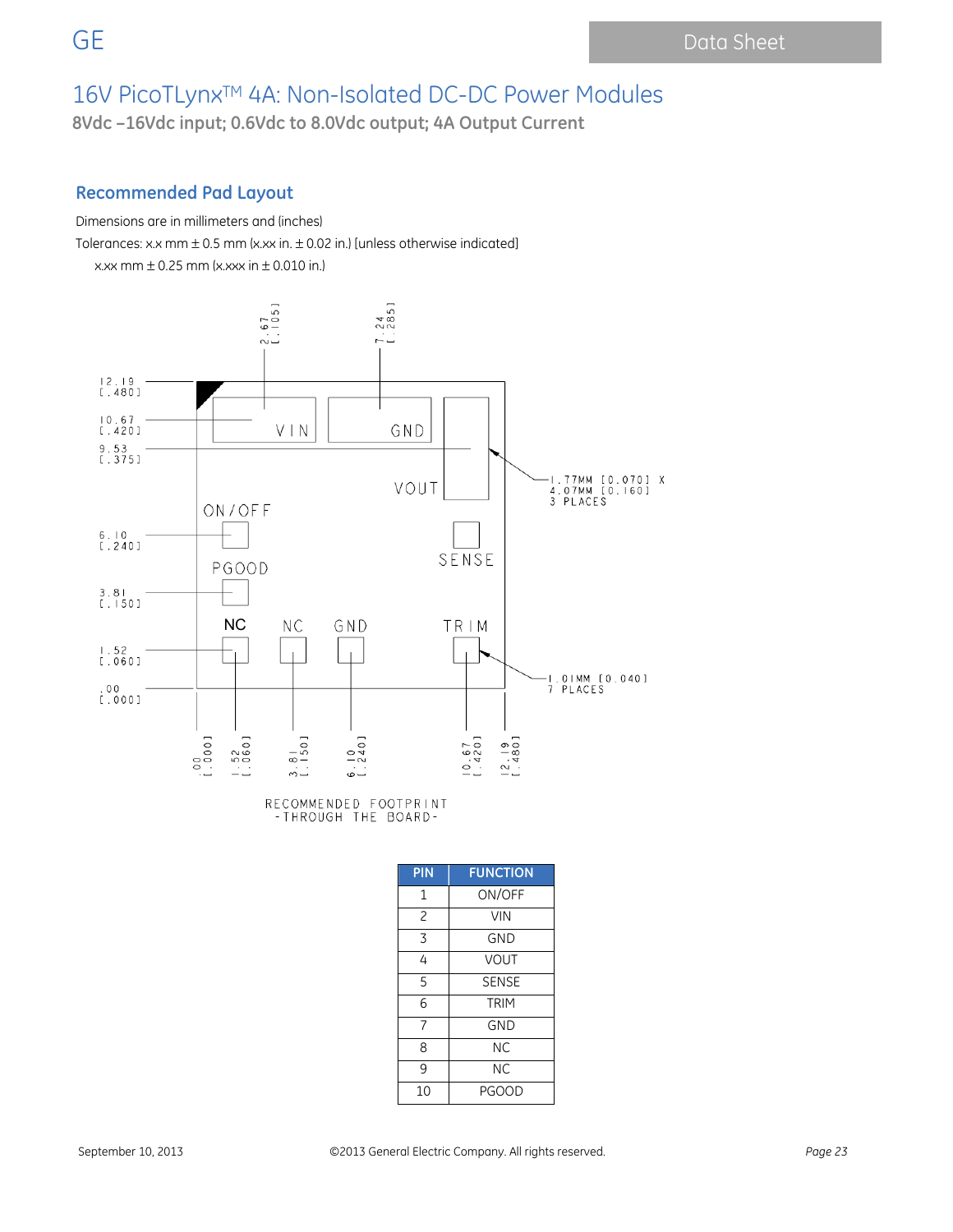**8Vdc –16Vdc input; 0.6Vdc to 8.0Vdc output; 4A Output Current**

### **Packaging Details**

The 16V PicoTLynx™ 4A modules are supplied in tape & reel as standard. Modules are shipped in quantities of 400 modules per reel. All Dimensions are in millimeters and (in inches).



Reel Dimensions:

Outside Dimensions: 330.2 mm (13.00) Inside Dimensions: 177.8 mm (7.00") Tape Width: 24.00 mm (0.945")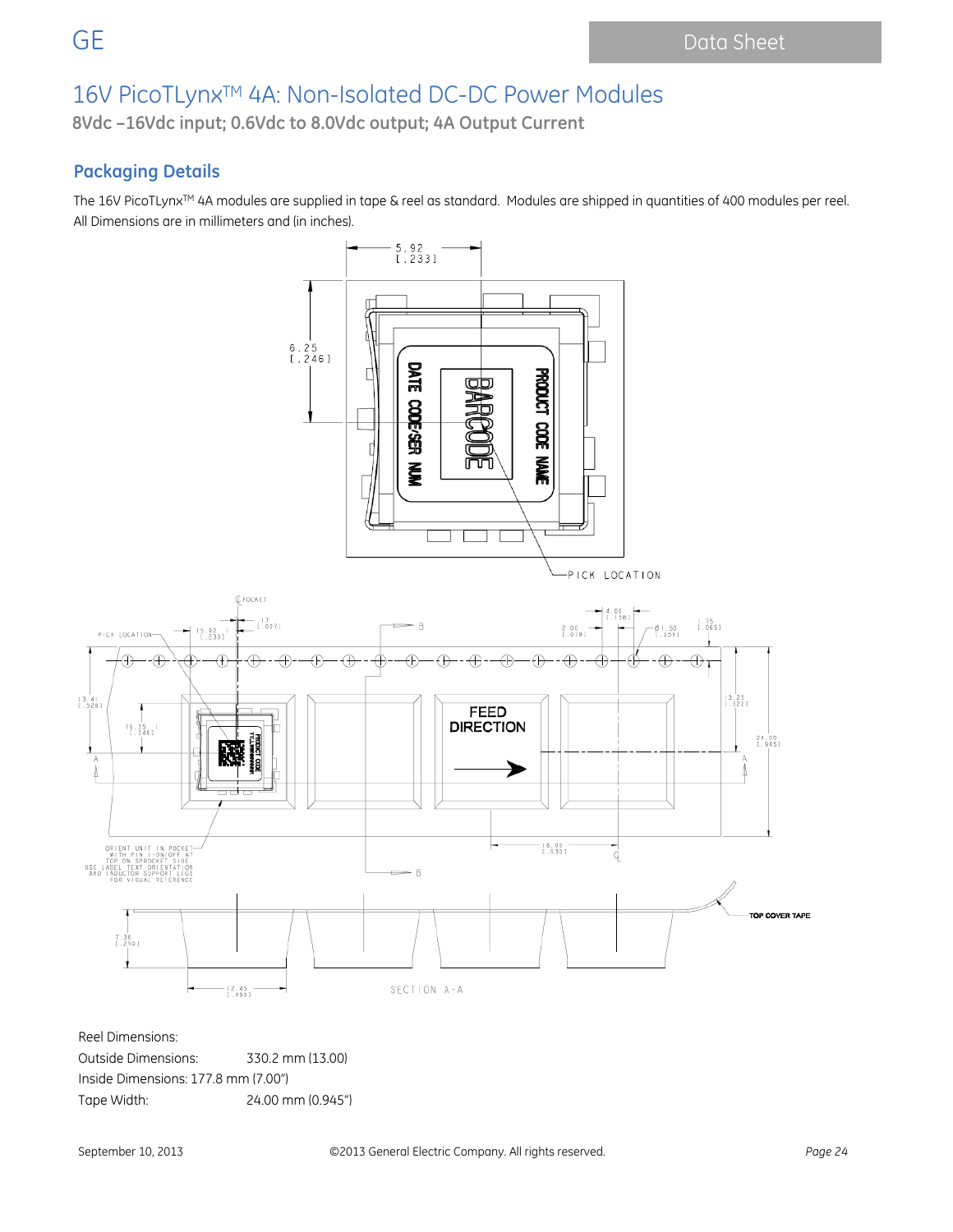**8Vdc –16Vdc input; 0.6Vdc to 8.0Vdc output; 4A Output Current**

### **Surface Mount Information**

#### **Pick and Place**

The 16V PicoTLynx<sup>™</sup> 4A modules use an open frame construction and are designed for a fully automated assembly process. The modules are fitted with a label designed to provide a large surface area for pick and place operations. The label meets all the requirements for surface mount processing, as well as safety standards, and is able to withstand reflow temperatures of up to 300°C. The label also carries product information such as product code, serial number and the location of manufacture.

#### **Nozzle Recommendations**

The module weight has been kept to a minimum by using open frame construction. Variables such as nozzle size, tip style, vacuum pressure and placement speed should be considered to optimize this process. The minimum recommended inside nozzle diameter for reliable operation is 3mm. The maximum nozzle outer diameter, which will safely fit within the allowable component spacing, is 7 mm.

#### **Bottom Side / First Side Assembly**

This module is not recommended for assembly on the bottom side of a customer board. If such an assembly is attempted, components may fall off the module during the second reflow process. If assembly on the bottom side is planned, please contact Lineage Power for special manufacturing process instructions.

Only ruggedized (-D version) modules with additional epoxy will work with a customer's first side assembly. For other versions, first side assembly should be avoided

#### **Lead Free Soldering**

The 16V PicoTLynx™ 4A modules are lead-free (Pb-free) and RoHS compliant and fully compatible in a Pb-free soldering process. Failure to observe the instructions below may result in the failure of or cause damage to the modules and can adversely affect long-term reliability.

#### **Pb-free Reflow Profile**

Power Systems will comply with J-STD-020 Rev. C (Moisture/Reflow Sensitivity Classification for Nonhermetic Solid State Surface Mount Devices) for both Pb-free solder profiles and MSL classification procedures. This standard provides a recommended forced-air-convection reflow profile based on the volume and thickness of the package (table 4-2). The suggested Pb-free solder paste is Sn/Ag/Cu (SAC). The recommended linear reflow profile using Sn/Ag/Cu solder is

shown in Fig. 62. Soldering outside of the recommended profile requires testing to verify results and performance. For questions regarding Land grid array(LGA) soldering, solder volume; please contact Lineage Power for special manufacturing process instructions

#### **MSL Rating**

The 16V PicoTLynx™ 4A modules have a MSL rating of 2a.

#### **Storage and Handling**

The recommended storage environment and handling procedures for moisture-sensitive surface mount packages is detailed in J-STD-033 Rev. A (Handling, Packing, Shipping and Use of Moisture/Reflow Sensitive Surface Mount Devices). Moisture barrier bags (MBB) with desiccant are required for MSL ratings of 2 or greater. These sealed packages should not be broken until time of use. Once the original package is broken, the floor life of the product at conditions of ≤ 30°C and 60% relative humidity varies according to the MSL rating (see J-STD-033A). The shelf life for dry packed SMT packages will be a minimum of 12 months from the bag seal date, when stored at the following conditions: < 40° C, < 90% relative humidity.



**62. Recommended linear reflow profile using Sn/Ag/Cu solder.** 

#### **Post Solder Cleaning and Drying Considerations**

Post solder cleaning is usually the final circuit-board assembly process prior to electrical board testing. The result of inadequate cleaning and drying can affect both the reliability of a power module and the testability of the finished circuit-board assembly. For guidance on appropriate soldering, cleaning and drying procedures, refer to *Board Mounted Power Modules: Soldering and Cleaning* Application Note (AN04-001).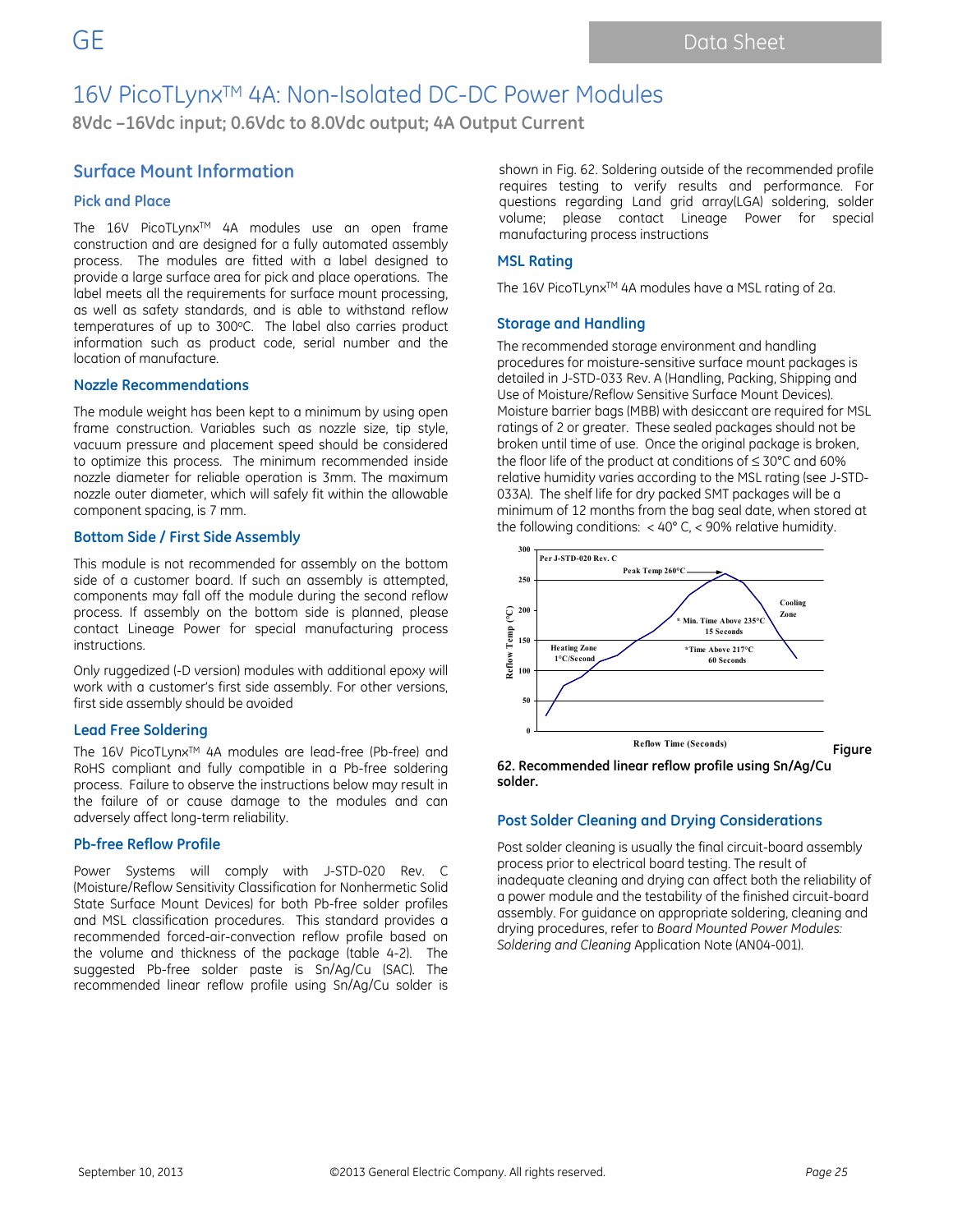**8Vdc –16Vdc input; 0.6Vdc to 8.0Vdc output; 4A Output Current**

## **Ordering Information**

Please contact your Lineage Power Sales Representative for pricing, availability and optional features. **Table 6. Device Codes** 

| <b>Device Code</b> | Input<br><b>Voltage Range</b> | Output<br>Voltage | Output<br>Current | On/Off<br>Logic | Sequencing | <b>Comcodes</b> |
|--------------------|-------------------------------|-------------------|-------------------|-----------------|------------|-----------------|
| APXK004A0X-SRZ     | $8.0 - 16$ Vdc                | $0.59 - 8.0$ Vdc  | 4A                | <b>Negative</b> | No         | CC109146651     |
| APXK004A0X4-SRZ    | $8.0 - 16$ Vdc                | $0.59 - 8.0$ Vdc  | 4A                | Positive        | No         | CC109146643     |
| APXK004A0X-SRDZ    | $8.0 - 16$ Vdc                | $0.59 - 8.0$ Vdc  | 4A                | <b>Negative</b> | No.        | CC109158804     |

### **Table 7. Coding Scheme**

| <b>TLynx</b><br>family | Sequencing<br>feature. | range                           | current | Input voltage   Output   Output voltage   On/Off logic |                            | <b>Options</b>                                   |                                                                                      | <b>ROHS Compliance</b> |
|------------------------|------------------------|---------------------------------|---------|--------------------------------------------------------|----------------------------|--------------------------------------------------|--------------------------------------------------------------------------------------|------------------------|
| AP                     | x                      | ĸ                               | 004A0   | x                                                      |                            | -SR                                              | -D                                                                                   |                        |
|                        |                        | $X = w$ /o Seg.   K = 8.0 - 16V | 4.0A    | $X =$<br>programmable No entry $=$<br>output           | $4 = positive$<br>hegative | $S = Surface$<br>Mount<br>$R = Tape&\text{Reel}$ | $D = 105C$<br>operating<br>ambient, 40G<br>operating shock<br>as per MIL Std<br>810F | $Z = ROHS6$            |

## Contact Us

For more information, call us at

#### USA/Canada:

**+1 888 546 3243**, or +1 972 244 9288

Asia-Pacific:

+86.021.54279977\*808

Europe, Middle-East and Africa: +49.89.74423-206

India: +91.80.28411633

**www.ge.com/powerelectronics**